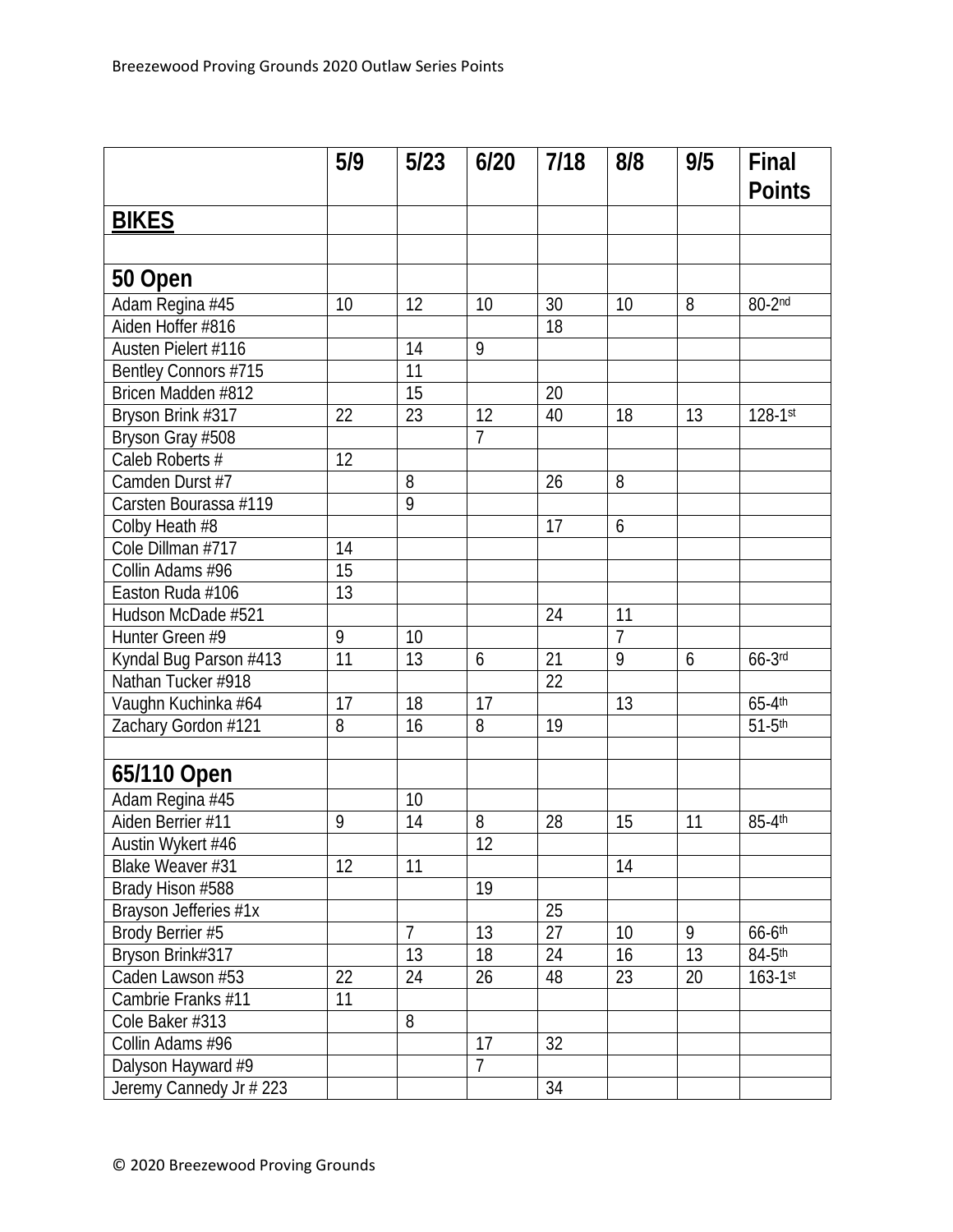| Judah Vriend #20          |    |    |                 |    |                 | 12             |                         |
|---------------------------|----|----|-----------------|----|-----------------|----------------|-------------------------|
| Keith Lovett #34          |    | 9  |                 |    |                 |                |                         |
| Kolt Michael #428         |    |    |                 | 29 |                 |                |                         |
| Kyndal Bug Parson #78     | 10 |    | 10              | 26 | 9               | $\overline{7}$ | $62 - 7$ <sup>th</sup>  |
| Levi Ramsey #708          |    |    |                 |    | $\overline{12}$ |                |                         |
| Lucas Adams #14           |    |    | 14              |    |                 |                |                         |
| Lucas Lecorchick #59      | 17 | 16 | 16              | 38 | 18              | 15             | $120-2nd$               |
| Mason Connors #699        |    | 17 |                 |    |                 |                |                         |
| Noah Rodriguez Viana #499 | 14 |    |                 |    |                 |                |                         |
| Seamus Demuth #72         |    |    |                 |    | $\overline{7}$  | 6              |                         |
| Skylar Regina #13         |    |    | 9               |    | $\overline{8}$  | 8              |                         |
| Trenton Vanada #519       | 13 | 12 | 15              | 30 | 13              | 10             | 93-3rd                  |
| Tripp Sharp #4            |    | 19 |                 |    |                 |                |                         |
| Truman Weimer #193        |    |    |                 |    | 11              |                |                         |
| Trystin Gordon #421       |    |    | 11              |    |                 |                |                         |
| Vaughn Kuchinka #64       | 15 | 15 | 21              |    |                 |                |                         |
|                           |    |    |                 |    |                 |                |                         |
| 85/150 Open               |    |    |                 |    |                 |                |                         |
| Brayden Mitchell #105     |    |    | 13              |    | 11              |                |                         |
| Brendan Vansant #190      | 20 | 26 | 20              | 50 | 19              | 23             | 158-3rd                 |
| Bryson Grue #675          |    |    | 5               |    |                 |                |                         |
| Caden Lawson #53          | 8  | 21 | 17              | 40 | 22              | 18             | $126 - 6$ <sup>th</sup> |
| Caleb Allebaugh #113      | 27 | 31 | 27              | 54 | 28              | 30             | 197-1st                 |
| Cameron Bash #36          | 18 | 16 | 18              | 45 | 20              | 19             | 136-5th                 |
| Cody Briner #504          |    |    |                 |    |                 | 10             |                         |
| Colton McKnight #121      |    | 23 |                 |    | 26              |                |                         |
| David Fontana #101        |    |    |                 |    |                 | 12             |                         |
| Devin Charles #7          |    | 9  |                 | 31 |                 | 7              |                         |
| Gabe Bove #02             |    | 19 |                 | 44 |                 |                |                         |
| Galen Wenrich #926        |    |    |                 |    | 12              |                |                         |
| lan Tarr #238             |    |    |                 |    | 21              |                |                         |
| Jeremy Cannedy #223       |    |    |                 | 30 |                 |                |                         |
| John Kerr #7              | 9  | 11 | 15              | 42 | 18              | 11             | $106 - 8$ <sup>th</sup> |
| Kaden Wagner #109         |    |    |                 | 41 | 23              | 20             |                         |
| Levi Ramsey #4            |    |    | 8               |    |                 | 8              |                         |
| Lucas Colledge #21        | 14 | 15 |                 | 39 | 14              | 14             | $96 - 10$ th            |
| Malichi Sudol #21         |    |    | 10 <sup>°</sup> |    |                 | 9              |                         |
| Mason Devine #35          |    |    | 9               | 33 | 15              | 13             | 70                      |
| Mason Lockwood #45        |    |    |                 | 35 | 13              |                |                         |
| Michael Maresca #119      |    |    |                 |    | 17              |                |                         |
| Nick Festa #843           | 13 | 14 |                 |    |                 |                |                         |
| Parker Nowell #12         | 10 | 13 | 6               | 34 |                 |                | 63                      |
| Peyton Hoover #43         | 17 | 12 |                 |    |                 |                |                         |
| R-Jay Dobson #65          |    | 18 |                 |    |                 |                |                         |
| Robert Shuster #831       | 22 | 24 | 22              | 64 | 33              | 25             | 190-2nd                 |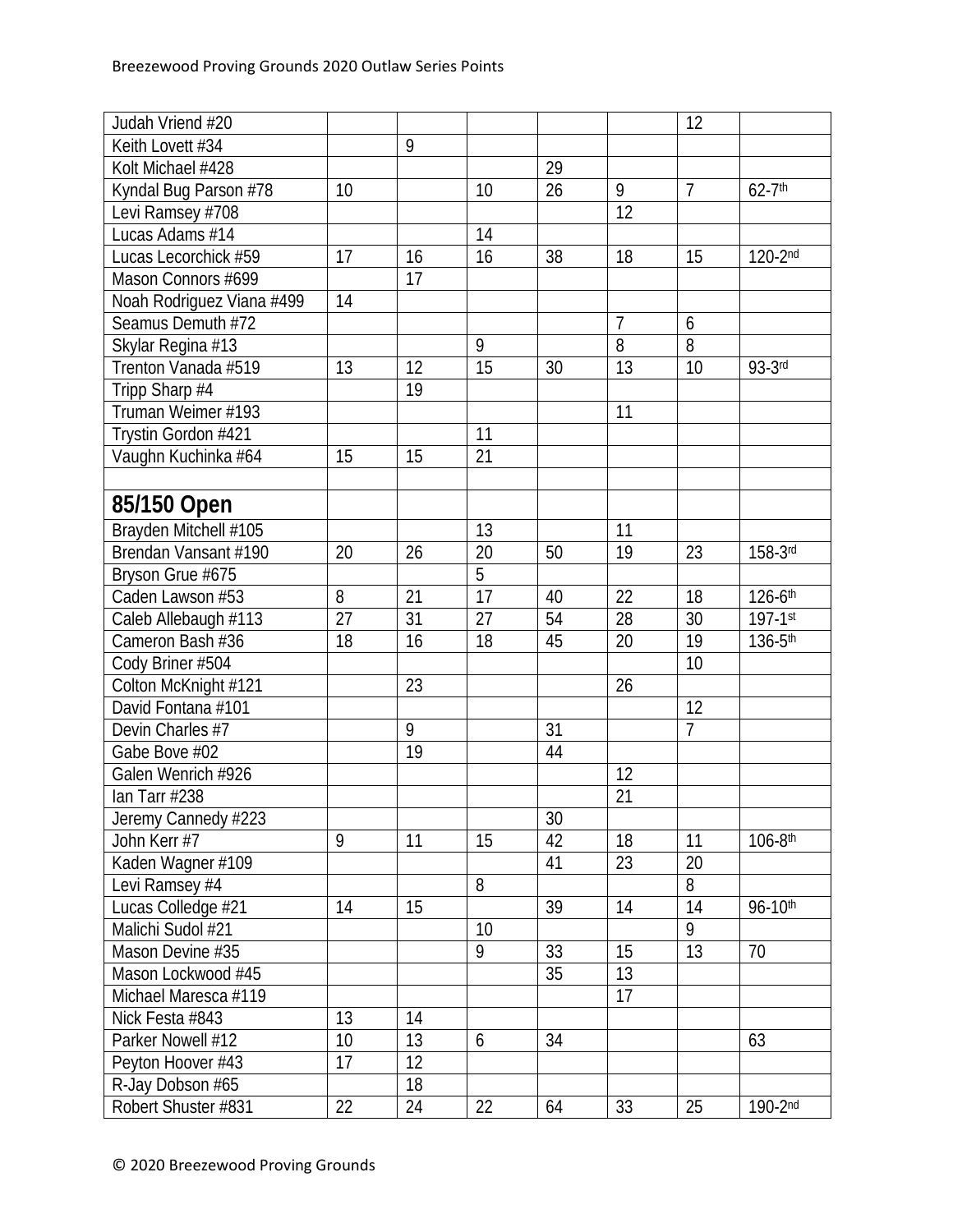| Sebastian Carrela #627  | 12 | 8  | 12             | 38 | 16              | 17             | 103-9th                 |
|-------------------------|----|----|----------------|----|-----------------|----------------|-------------------------|
| Shane Bunting #7up      |    |    |                |    |                 | 15             |                         |
| Talen Yeakle #65        |    |    |                |    | 9               |                |                         |
| TJ Delawder #407        | 16 | 10 | 11             | 32 |                 |                | 69                      |
| Trent Hazelton #723     | 11 | 20 | 19             | 46 | 24              | 22             | $142 - 4$ <sup>th</sup> |
| Tripp Sharp #4          | 19 | 22 |                |    |                 | 21             |                         |
| Turner Bates #808       |    |    |                | 48 |                 |                |                         |
| Wesley Frank #773       | 15 | 17 | 16             | 36 | 25              | 6              | $115 - 7$ <sup>th</sup> |
| Weston Musser #x        |    |    |                | 43 |                 |                |                         |
| Will Thacker #11        |    |    | 14             | 37 | 10              | 16             | 77                      |
|                         |    |    |                |    |                 |                |                         |
| Kool Boy                |    |    |                |    |                 |                |                         |
| Adam Gingrich #56       |    |    |                |    |                 | $\overline{7}$ |                         |
| Austin Dotson #69       |    | 8  |                |    |                 |                |                         |
| Brady Lanzendorfer #754 |    | 15 | 21             | 20 | 17              |                | 73-5th                  |
| Brett Ferry #07         |    |    | 16             | 19 | $\overline{14}$ |                |                         |
| Broc Bonamo #221        | 10 | 16 | 8              |    |                 |                |                         |
| Caden Green #15         |    |    |                |    | 8               |                |                         |
| Caleb Allebaugh #113    |    |    |                |    |                 | 23             |                         |
| Caleb Middleton #205    |    |    |                | 16 |                 |                |                         |
| Cazmir Drayden #422     |    |    | $\overline{7}$ |    |                 |                |                         |
| Clay Mercer #11         |    |    | 18             |    |                 |                |                         |
| Colton McKnight #121    |    | 13 |                |    | 11              |                |                         |
| Curtis Lussier #219     |    | 20 |                |    |                 |                |                         |
| Dakota Yeakle #24       | 9  | 10 |                |    | $\overline{7}$  | 14             | $40 - 7$ <sup>th</sup>  |
| Dane Shaw #916          |    | 21 |                |    |                 |                |                         |
| David Swinger #773      |    |    |                |    | 10              |                |                         |
| Dayne Miller #28        | 23 | 23 | 12             |    | $\overline{16}$ | 16             | 90-4th                  |
| Ezra Fresquez #328      |    |    | 19             | 38 | 13              |                |                         |
| Gage Boden #27          |    | 9  |                |    |                 |                |                         |
| lan Tarr #238           |    |    |                |    | 12              |                |                         |
| Isaac Frye #1           |    |    | 10             |    |                 |                |                         |
| Jake Golden #606        | 13 |    |                |    |                 |                |                         |
| Jake Hilderbrand #54    |    |    |                |    |                 | 9              |                         |
| Jared Scott #42         | 16 | 17 | 11             | 17 | 19              | 11             | $91-3$ rd               |
| Jeremy East #117        |    |    |                |    | $\overline{9}$  |                |                         |
| JJ Kuti #455            |    |    | 9              |    |                 |                |                         |
| John Festa #843         | 18 |    |                |    |                 |                |                         |
| Josiah Dick #290        |    |    |                |    |                 | 8              |                         |
| Kaige Norris #22        |    |    |                | 24 | 18              | 12             |                         |
| Kyle Cunningham #219    | 12 | 14 | 17             |    | 15              | 10             | $68 - 6$ <sup>th</sup>  |
| Marcus Everly #13       | 15 | 28 | 13             | 28 | 27              | 15             | $126 - 1$ st            |
| Matthew Vansant #189    |    |    | 26             |    | 20              | 18             |                         |
| Rhyan Alves #203        |    | 12 |                |    |                 |                |                         |
| Robert Shuster #831     | 14 | 19 | 15             | 22 | 22              | 13             | $105-2nd$               |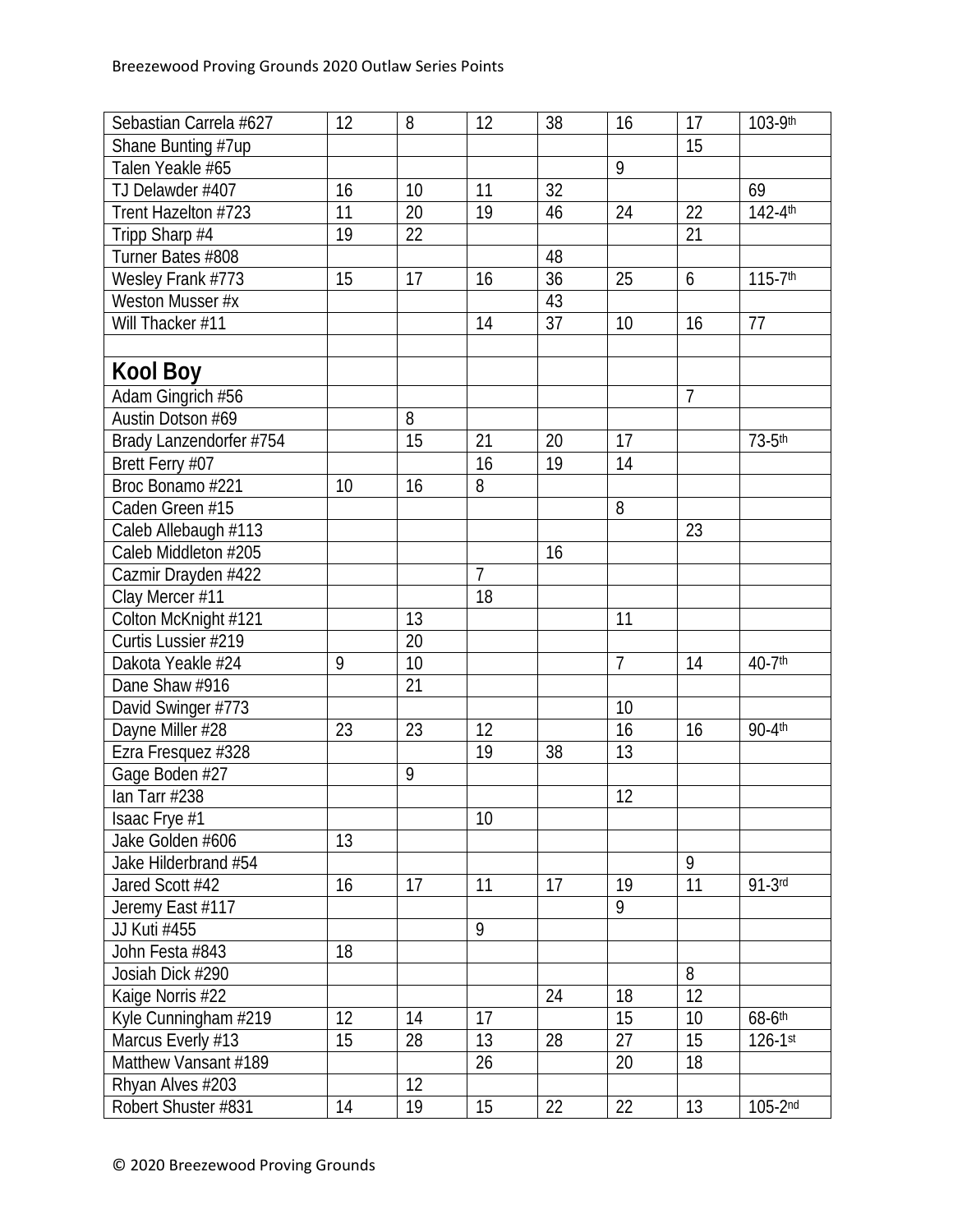| Ryder Green #74         |                |                |                |    | 6              |                |          |
|-------------------------|----------------|----------------|----------------|----|----------------|----------------|----------|
| TJ Notarianni #4        |                | 18             | 14             | 18 |                |                |          |
| Trenton Fitz #509       |                |                | 6              |    |                |                |          |
| Tripp Sharp #4          | 11             |                |                |    |                |                |          |
| Zander Connors #57      |                | 11             |                |    |                |                |          |
|                         |                |                |                |    |                |                |          |
| <b>Two Stroke Open</b>  |                |                |                |    |                |                |          |
| Adam Harilla #188       |                |                | 10             |    |                |                |          |
| Adam Miller #57         |                |                |                |    |                | 14             |          |
| Alexander Bonner #977   | 9              | $\overline{7}$ |                |    |                |                |          |
| Barry Underwood #88     |                |                | 6              |    |                |                |          |
| Ben Dolphin #x          | 6              |                |                |    |                |                |          |
| Bubba Bennett #17       | 17             | 13             | 15             |    |                |                |          |
| Dawson Ziegler #18      |                | 6              |                |    |                |                |          |
| Donovan Crocker #336    | 10             |                |                |    |                |                |          |
| Dustin Ebaugh #82       |                |                |                |    |                | 9              |          |
| Hunter Edgecomb #928E   |                |                |                |    |                | $\overline{1}$ |          |
| Hunter Shriner #20      |                | 15             |                |    |                |                |          |
| James Lindsay #27       |                |                |                |    | 6              |                |          |
| Jason Trevenen #74      |                | 11             |                |    |                |                |          |
| Kaz Thompson #335       | 8              | 8              |                |    |                |                |          |
| Mason Guelich #691      |                |                |                | 16 | 9              |                |          |
| Matthew Vansant #189    |                |                |                | 26 |                |                |          |
| Nicholas Luzdtke #7     | 7              |                | $\overline{1}$ |    |                |                |          |
| Ralph Rouso #875        | 12             |                |                |    |                |                |          |
| Robert Mentzer #722     |                |                |                |    | $\overline{7}$ |                |          |
| Robert Nicklow #77      |                |                |                | 12 |                |                |          |
| Ryan Love #795          |                | 10             |                |    |                |                |          |
| Ryan Mikulsky #109      |                |                | 8              |    |                |                |          |
| Skylar Whittington #352 |                | 20             |                |    |                |                |          |
| Tucker Hake #481        |                |                |                |    | 14             |                |          |
| Tyler Hahn #33          |                | 9              |                |    |                |                |          |
| Weston Barnes #1        |                |                |                |    |                | 6              |          |
| Wyatt Johnson #11       |                | 12             |                |    |                |                |          |
|                         |                |                |                |    |                |                |          |
| <b>Women Open</b>       |                |                |                |    |                |                |          |
| Alaynae Forney #336     |                |                |                |    |                | 8              |          |
| Alyssa Cobb #214        | 6              | $\overline{7}$ | $\overline{7}$ | 18 | 6              | 6              | $50-2nd$ |
| Amber Kesner #339       | $\overline{9}$ |                |                |    |                |                |          |
| Cassie Rupp #09         | 10             | 14             | 9              |    |                |                |          |
| Chloe Scott #29         |                |                |                |    | 9              | 9              |          |
| Elexis Hauck #920       |                | 9              |                |    |                |                |          |
| Erin Dillman #927       | 12             |                |                |    |                |                |          |
| Isabel Ganley #14       |                |                |                |    |                | 11             |          |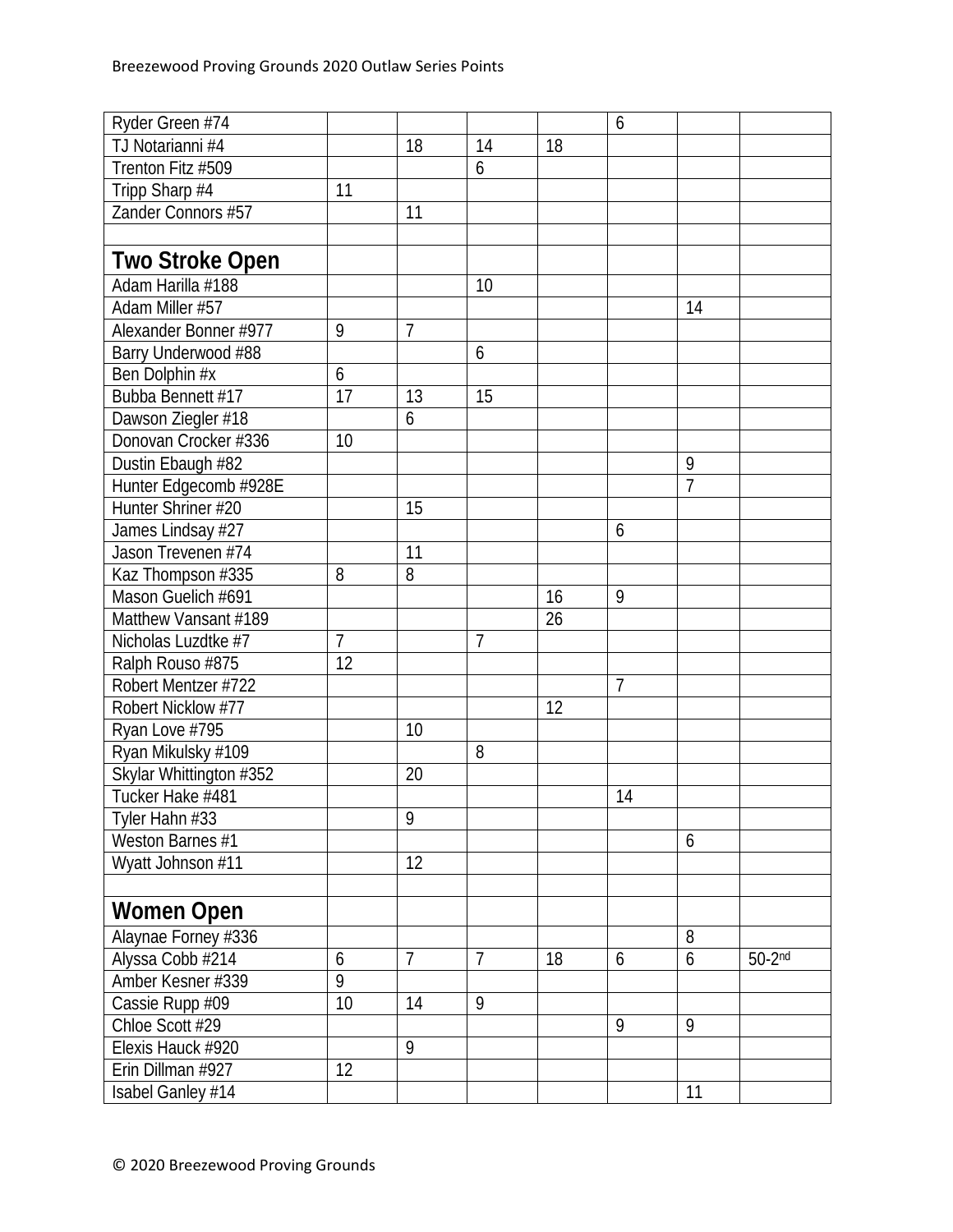| Kourtney Skinner #5     | 8                |                  |                   |                  |                  |                  |             |
|-------------------------|------------------|------------------|-------------------|------------------|------------------|------------------|-------------|
| Kyndal Bug Parson #78   | 7                | 6                | 6                 | 14               | $\overline{7}$   | $\overline{7}$   | $47 - 3$ rd |
| Sam Waldrop #336        |                  |                  | 14                | 28               | 14               | 16               | $72-1$ st   |
| Tiffany Fanala #32      | 17               |                  |                   |                  |                  |                  |             |
|                         |                  |                  |                   |                  |                  |                  |             |
| <b>Open Trophy</b>      |                  |                  |                   |                  |                  |                  |             |
| Adam Miller #57         |                  | 5 <sup>th</sup>  |                   |                  |                  |                  |             |
| Andrew Lisovich #11     |                  |                  | 10 <sup>th</sup>  |                  |                  |                  |             |
| Anthony Hollis #114     |                  |                  | 3 <sub>rd</sub>   |                  |                  |                  |             |
| Antonio Mathis #474     |                  |                  |                   |                  |                  | 7 <sup>th</sup>  |             |
| Ben Cunningham #1       | 2 <sub>nd</sub>  |                  |                   |                  |                  |                  |             |
| Brady Lanzendorfer #754 |                  |                  |                   | 4 <sup>th</sup>  | 12 <sup>th</sup> |                  |             |
| Brandon Slebodnick #404 | 13 <sup>th</sup> |                  |                   |                  |                  |                  |             |
| Chance Watro #97        | 5 <sup>th</sup>  |                  |                   |                  |                  |                  |             |
| Chase Linaweaver #727   | 11 <sup>th</sup> | <b>9th</b>       | 4 <sup>th</sup>   |                  |                  |                  |             |
| Chucky Hrupovich #09    | 10 <sup>th</sup> | 8 <sup>th</sup>  |                   |                  |                  |                  |             |
| Cody Anderson #728      |                  |                  |                   |                  | 11 <sup>th</sup> |                  |             |
| Cody Andrews #50        |                  | 2 <sub>nd</sub>  |                   |                  |                  |                  |             |
| Cody Gerz #22           |                  |                  |                   |                  | 13 <sup>th</sup> |                  |             |
| Cole Gerz #46           |                  |                  |                   |                  | 14 <sup>th</sup> |                  |             |
| Cory Bupp #454          |                  |                  |                   |                  | 5 <sup>th</sup>  |                  |             |
| Creed Norris #21        |                  |                  |                   |                  |                  | 11 <sup>th</sup> |             |
| Cristofer Duran #96     | 4 <sup>th</sup>  | 3 <sub>rd</sub>  |                   | 2 <sub>nd</sub>  |                  |                  |             |
| Dawson Speedy #32       |                  |                  | 7 <sup>th</sup>   | 13 <sup>th</sup> |                  |                  |             |
| Devin Lykens #665       |                  |                  | $\overline{1}$ st |                  |                  |                  |             |
| Donovan Pierce #430     |                  |                  |                   | 3 <sup>rd</sup>  |                  | 3 <sub>rd</sub>  |             |
| Dylan Coon #78          | <b>9th</b>       | 6 <sup>th</sup>  | 5 <sup>th</sup>   |                  |                  |                  |             |
| Dylan Snyder #599       |                  |                  |                   | <b>9th</b>       | 19 <sup>th</sup> |                  |             |
| Dylan Terney #726       |                  |                  |                   |                  | 18 <sup>th</sup> |                  |             |
| Greg Asher #413         |                  |                  |                   |                  |                  | 1 <sup>st</sup>  |             |
| Gregory Anderson #22    |                  |                  |                   |                  |                  | 10 <sup>th</sup> |             |
| Hunter Edgecomb #928E   |                  |                  |                   |                  | 21 <sup>st</sup> |                  |             |
| Jake Filburn #29        |                  |                  |                   | 14 <sup>th</sup> |                  |                  |             |
| Jason Borosky #183      | 6 <sup>th</sup>  |                  |                   |                  |                  |                  |             |
| Jim Franks #11          |                  |                  |                   |                  | 2 <sub>nd</sub>  |                  |             |
| Joey Gerz #2            |                  |                  |                   |                  | 17 <sup>th</sup> |                  |             |
| John Festa #843         | 14 <sup>th</sup> |                  |                   |                  |                  |                  |             |
| Josh Berg #215          |                  |                  |                   |                  | 10 <sup>th</sup> | 6 <sup>th</sup>  |             |
| Josh Ferry #117x        |                  |                  |                   | 12 <sup>th</sup> |                  |                  |             |
| Joshua Dixon #741       |                  | 11 <sup>th</sup> | 8 <sup>th</sup>   |                  | 20 <sup>th</sup> | 8 <sup>th</sup>  |             |
| JR Ctlurn #3            | 7 <sup>th</sup>  |                  |                   |                  |                  |                  |             |
| Justin Perry #720       |                  |                  |                   |                  | 7 <sup>th</sup>  |                  |             |
| Justin Peters #68       |                  | 10 <sup>th</sup> |                   |                  |                  |                  |             |
| Kaige Norris #22        |                  |                  |                   |                  |                  | 4 <sup>th</sup>  |             |
| Kenny Hadrey #1         | 1 <sup>st</sup>  | 1 <sup>st</sup>  |                   |                  | 4 <sup>th</sup>  | 2 <sub>nd</sub>  |             |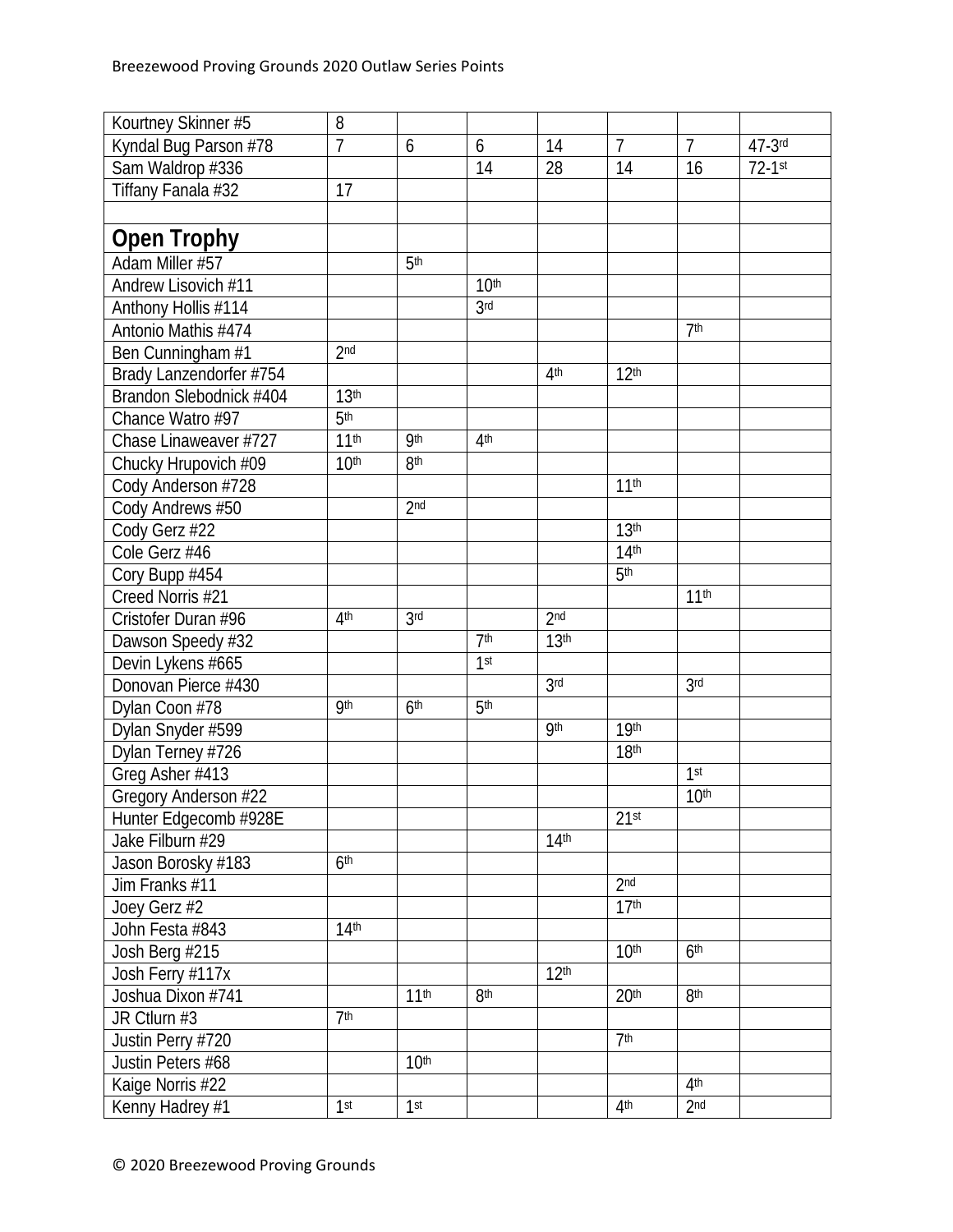| Logan Bishop #925      |                  |                  | 6 <sup>th</sup> | 10 <sup>th</sup> | 6 <sup>th</sup>  |                 |     |
|------------------------|------------------|------------------|-----------------|------------------|------------------|-----------------|-----|
| Michael Novella #319   |                  |                  |                 | 8 <sup>th</sup>  |                  |                 |     |
| Michael Payne #21      | 12 <sup>th</sup> |                  |                 |                  |                  |                 |     |
| Miguel Urbina #185     |                  |                  |                 |                  | 8 <sup>th</sup>  | 5 <sup>th</sup> |     |
| Nick Priuett #66       |                  |                  |                 | 6 <sup>th</sup>  |                  |                 |     |
| Nick Richardson #45    | 8 <sup>th</sup>  | 7 <sup>th</sup>  |                 |                  |                  |                 |     |
| Orion Gregory #1x      |                  |                  |                 | 1 <sup>st</sup>  |                  |                 |     |
| Paul Bove #18          |                  |                  |                 | 11 <sup>th</sup> |                  |                 |     |
| Paul Mosko #153        |                  | 12 <sup>th</sup> | <b>9th</b>      |                  |                  |                 |     |
| Randy Lawson #209      | 3 <sub>rd</sub>  |                  |                 |                  |                  |                 |     |
| Richard Amari #7       |                  | 4 <sup>th</sup>  |                 |                  |                  |                 |     |
| Robert Mentzer #722    |                  |                  |                 | 7 <sup>th</sup>  |                  |                 |     |
| Scott Clark #442       |                  |                  |                 |                  | 1 <sup>st</sup>  |                 |     |
| Scott Garretty #117    |                  |                  |                 | 5 <sup>th</sup>  | <b>gth</b>       |                 |     |
| Trevor Kramer #8       |                  |                  |                 |                  | 16 <sup>th</sup> | <b>9th</b>      |     |
| Tyler Helwig #13       |                  |                  | 2 <sub>nd</sub> |                  |                  |                 |     |
| Zach Waldrop #116      |                  |                  |                 |                  | 15 <sup>th</sup> |                 |     |
|                        |                  |                  |                 |                  |                  |                 |     |
| 250 Beginner           |                  |                  |                 |                  |                  |                 |     |
| Adam Croson #12        |                  |                  |                 |                  | 11               | 19              |     |
| Adam Havrilla #188     |                  |                  | 21              |                  |                  |                 |     |
| Adam J #1              | 8                |                  |                 |                  |                  |                 |     |
| Adam Zimmerman #112    |                  |                  | 12              |                  |                  |                 |     |
| Alan Graham #705       |                  | 23               | 28              |                  |                  | 25              |     |
| Andrew Homack #381     |                  |                  | 20              | 36               |                  |                 |     |
| Anthony Hile #415      |                  |                  | 9               |                  |                  |                 |     |
| Austin Crouse #54      |                  |                  | 22              |                  |                  |                 |     |
| Austin Dotson #69      |                  | 10               |                 |                  |                  |                 |     |
| Austin Monroe #6       | 10               |                  | 11              |                  |                  | 3               |     |
| Austin Replogle #814   |                  |                  |                 |                  |                  | 21              |     |
| Austin Roscoe #115     |                  |                  |                 | 56               |                  |                 |     |
| Austin Stoll #27       |                  |                  | 9               |                  |                  |                 |     |
| Barry Underwood #88    |                  |                  | $\overline{7}$  | 35               |                  |                 |     |
| Ben Heltman #04        |                  | 21               |                 |                  |                  |                 |     |
| Bill Dick #219         | $\overline{19}$  | 16               |                 |                  |                  |                 |     |
| Blake Baxter #4x       |                  |                  |                 |                  | 10               |                 |     |
| Blake Lincoln #x       |                  |                  | 32-1st          |                  | $28-3rd$         | 27              |     |
| Bobby Triplett #127    | 24               | 25               | 22              | 48               |                  |                 | 119 |
| Brad Coulter #320      |                  |                  | $\overline{7}$  |                  | $\overline{7}$   |                 |     |
| Brandon Pritchard #71  | 13               | 16               | 18              | 43               | 17               | 8               | 115 |
| Brandon Slebonick #404 | $25-3rd$         |                  |                 | 28               |                  | 27              |     |
| Brennon Mikulsky #116  |                  | 25               | $25-3$ rd       | 34               | 21               |                 | 105 |
| Brett Cruikshank #21   |                  | 12               |                 |                  |                  |                 |     |
| Brett Ferry #07        |                  | $\overline{21}$  |                 |                  |                  |                 |     |
| Brice Cook #426        |                  |                  | 27              |                  |                  |                 |     |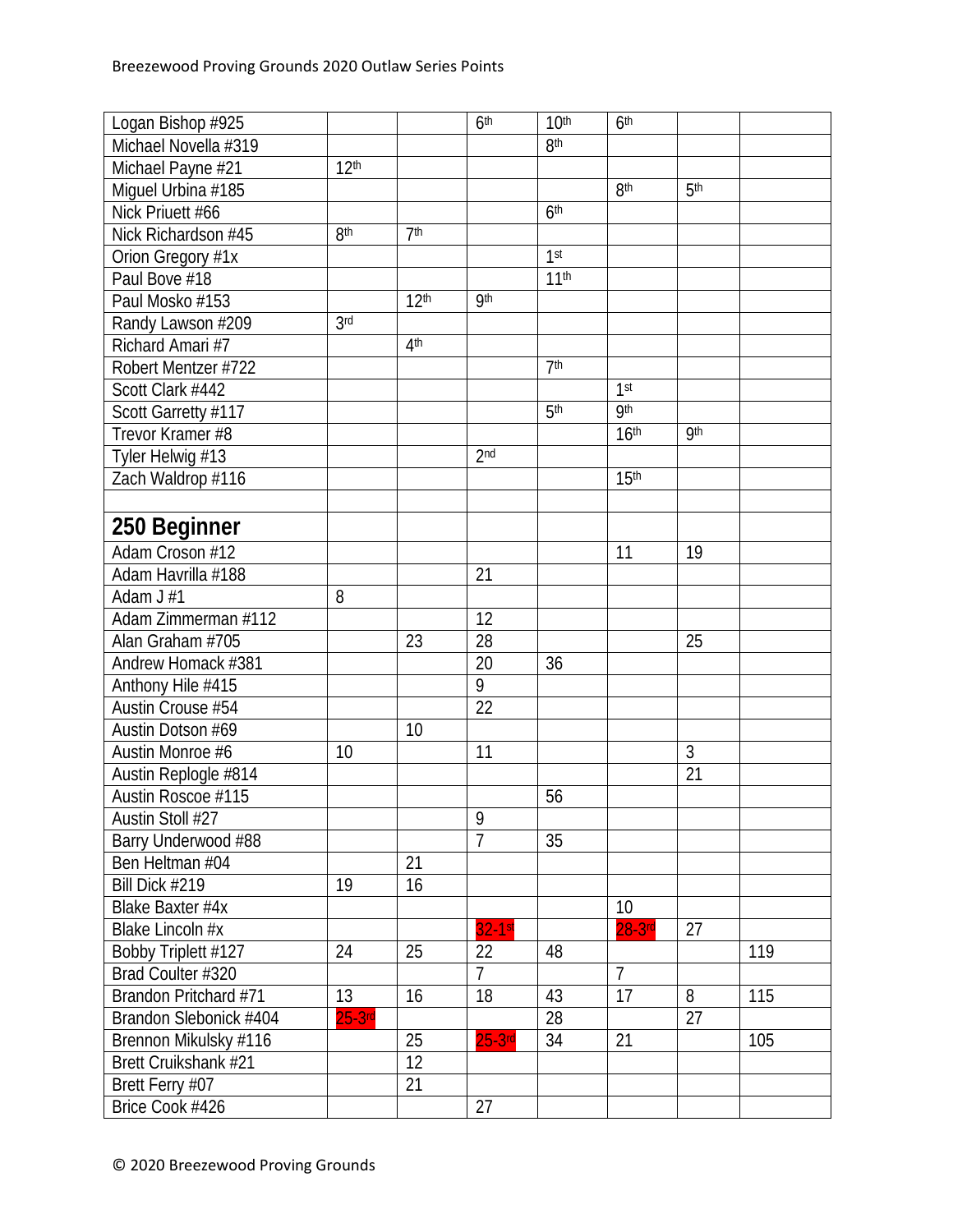| Broc Bonamo #221       | $33-3rd$       | 26        | 19         | 44 | 19        | 26              | $167-3$ rd |
|------------------------|----------------|-----------|------------|----|-----------|-----------------|------------|
| Brock Jumper #112      |                | 34-1st    |            |    |           |                 |            |
| Bryer Wepten #101      |                | 9         |            |    |           |                 |            |
| Bubba Lincoln #222     |                |           |            |    | $28-3$ rd |                 |            |
| Caleb Allebaugh #113   | $35-2nd$       | $29-2nd$  |            |    |           |                 |            |
| Carl Davenport #88     |                |           | 14         | 46 | 22        |                 |            |
| Carlos Barrera #577    |                | 20        |            |    |           |                 |            |
| Casey Reynolds #585    | $\overline{7}$ |           |            |    |           |                 |            |
| Chad Brindle Jr # 345  |                |           | 23         |    |           |                 |            |
| Chris Fowler #153      |                |           | 20         | 53 |           | 20              |            |
| Chris Kerr #311        |                |           |            |    | 12        |                 |            |
| Clay Mercer #11        |                |           | $36-1st$   |    |           |                 |            |
| Cody Anderson #728     |                |           |            |    | 19        |                 |            |
| Cody Andrews #50       |                | $34-1st$  |            |    |           |                 |            |
| Cody Dolln #42         |                |           |            |    |           | 6               |            |
| Cody Hallett #600      | 16             |           |            |    |           |                 |            |
| Cody Hill #322         |                | 18        |            |    |           |                 |            |
| Cody Kutz #111         | 21             |           | 26         |    |           |                 |            |
| Cole Granger #94       |                |           | 16         |    |           |                 |            |
| Cole Green #911        | 13             |           |            |    |           |                 |            |
| Cole Minovich #301     |                | 9         |            | 29 | 8         | 9               | 55         |
| Collin Moyer #97       |                |           |            |    |           | 9               |            |
| Corbin Joshua #32      | 15             |           |            |    |           |                 |            |
| Cory Bupp #454         |                |           |            |    | $35-1st$  | 34              |            |
| Cory Thornton #2c      | 11             | 12        | 10         |    |           |                 |            |
| Creed Norris #21       |                |           |            |    |           | 16              |            |
| Curtis Lussier #219    |                | $27-3$ rd |            |    |           |                 |            |
| Dakota Kidd #108       |                |           | 8          |    |           |                 |            |
| Dakota Yeakle #24      | 20             |           |            |    | 20        | 10              |            |
| Dalton Lemin #502      | 18             |           | $27 - 2nd$ |    |           |                 |            |
| Damian Hensley #10     |                | 19        |            | 27 |           |                 |            |
| Dane Shaw #916         | 25             | 22        |            |    |           |                 |            |
| Daniel Reinhardt #18   |                | 15        |            |    |           |                 |            |
| David Gray #43x        |                |           |            |    |           | $\overline{7}$  |            |
| David Wood #111        |                | 14        | 22         |    | 11        | 19              | 66         |
| Dawson Speedy #32      |                | 22        | 18         | 37 |           |                 |            |
| Dawson Ziegler #18     |                | 21        |            |    |           |                 |            |
| Derek Richards #10     |                | 24        | 20         |    |           | $\overline{13}$ |            |
| Devin Halaburda #120   | $40-1$ st      |           |            |    |           |                 |            |
| Devin Myer #7          |                |           |            |    |           | 17              |            |
| Devin Wakefield #53    |                | 17        | 12         | 37 | 21        | 12              | 99         |
| Devon Stump #3         |                |           |            |    | 15        |                 |            |
| Dillon Wakefield #110  |                |           | 11         |    | 9         |                 |            |
| Donovan Crocker #336   | 19             |           |            |    |           |                 |            |
| Douglas Fitzhenry #738 | 15             |           |            |    |           |                 |            |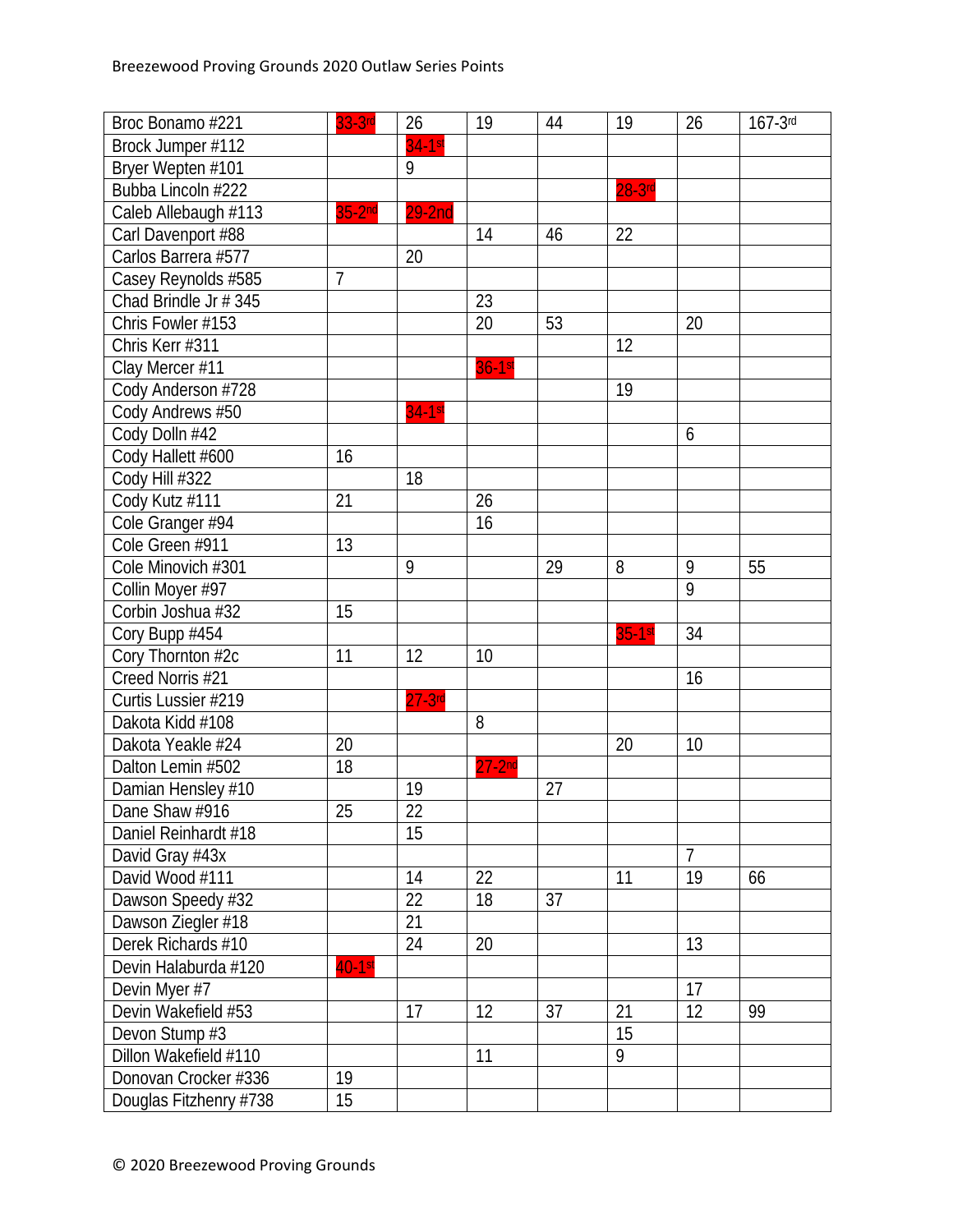| Dylan Coon #78<br>27<br>23<br>38<br>10<br>10<br>Dylan Tenney #726<br>Evan Nucci #711<br>13<br>Eli Hajjar #23<br>11 |
|--------------------------------------------------------------------------------------------------------------------|
|                                                                                                                    |
|                                                                                                                    |
|                                                                                                                    |
|                                                                                                                    |
| Eric Pena #23<br>24                                                                                                |
| Eric Swiger #107<br>17                                                                                             |
| 26<br>17<br>Ferdy Sosa #259                                                                                        |
| George Crowe #1<br>39                                                                                              |
| Gideon Smith #33<br>18<br>50<br>17                                                                                 |
| $35-1$ st<br>$29-2nd$<br>29<br>$29-3$ rd<br>122-10th<br>Greg Seltzer #10                                           |
| 32<br>Hunter Doolan #11                                                                                            |
| Hunter Shannon #5<br>42<br>135-7th<br>26<br>19<br>16<br>16<br>16                                                   |
| 23<br>Isaac Frye #1                                                                                                |
| 9<br>Jaime Saiz #292                                                                                               |
| $\overline{21}$<br>Jake Welch #117                                                                                 |
| 14<br>James Lindsay #27<br>40                                                                                      |
| Jared Yext #11<br>17                                                                                               |
| 13<br>39<br>Jarred Porter #111<br>10<br>14<br>10<br>86                                                             |
| 13<br>Javier Larue #33                                                                                             |
| $27 - 2nd$<br>JD Hahn #75                                                                                          |
| 7<br>Jessie Drummond #17                                                                                           |
| Jimmy Mcilwain #123<br>$27-3$ rd                                                                                   |
| JJ Kuti #455<br>$31-2nd$                                                                                           |
| Joey Gerz #2x<br>33                                                                                                |
| 35<br>Joey Pantages #23                                                                                            |
| John Festa #843<br>31                                                                                              |
| 35<br>Johnny Botts #45<br>$30-2nd$                                                                                 |
| 51<br>Jordan Hahn #78<br>15                                                                                        |
| Jose Ortiz #28<br>23                                                                                               |
| Josh Coulter #320<br>14<br>15<br>14                                                                                |
| 25<br>Josh Phillips #51<br>40<br>11                                                                                |
| 13<br>14<br>Joshua Dixon #741<br>14<br>12<br>53                                                                    |
| $27 - 2nd$<br>Justin Jacobs #126                                                                                   |
| 23<br>23<br>26<br>Justin Verbonitz #410<br>54<br>$146 - 5$ th<br>20                                                |
| Kaden Wagner #109<br>12                                                                                            |
| Kaige Norris #22<br>$60-1$ st<br>27<br>21                                                                          |
| $\overline{5}$<br>Kaleb Popson #62                                                                                 |
| Kaleb Rudy #121<br>22<br>$141 - 6$ <sup>th</sup><br>23<br>$72-1$ st<br>24                                          |
| 14<br>Kalim Snowberger #724                                                                                        |
| Kaz Thompson #335<br>18<br>8<br>23                                                                                 |
| Kike Aguiler #717<br>9                                                                                             |
| Kyle Cunningham #219<br>21<br>20<br>20<br>18<br>79                                                                 |
| 17<br>12<br>Kyle Ramsey #17<br>25<br>90<br>36                                                                      |
| Layne McCormick #512<br>22                                                                                         |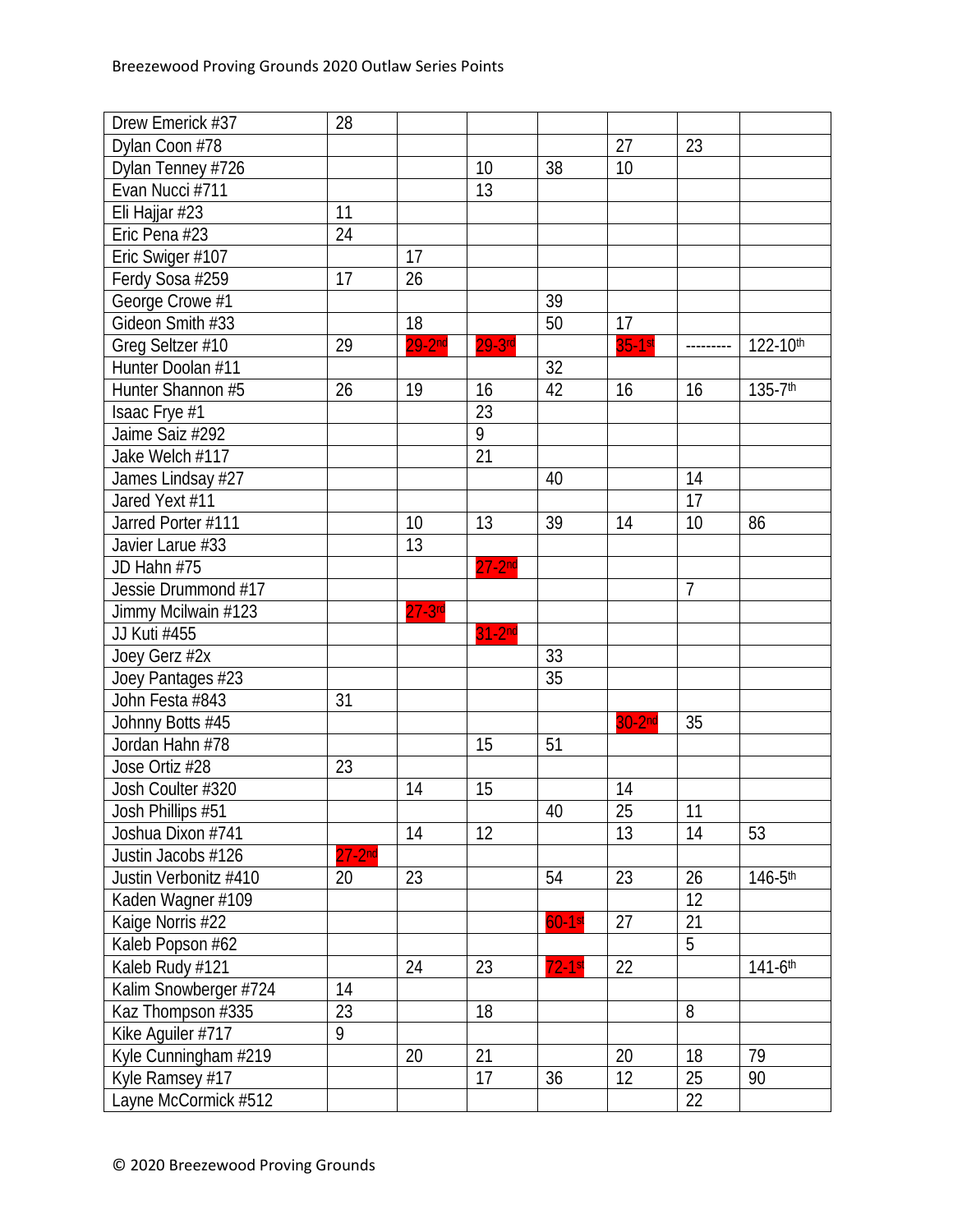| Levi Briggs #2        |                 | 17        | 14       | 30        |                    |                |              |
|-----------------------|-----------------|-----------|----------|-----------|--------------------|----------------|--------------|
| Logan Bishop #925     |                 | 24        | 24       | $62-2nd$  | 24                 |                | 134-8th      |
| Logan Wise #11        | 10              |           |          |           |                    |                |              |
| Luis Pineda #25       |                 |           |          |           |                    | 24             |              |
| Manuel Ramos #983     |                 | $29-2nd$  |          |           |                    |                |              |
| Matthew Phillips #41  | 17              |           |          |           |                    |                |              |
| Michael Stull #702    |                 |           | 16       |           | 15                 |                |              |
| Michael Swisher #3    |                 |           |          |           |                    | 22             |              |
| Miles Francis #151    |                 |           |          | 52        |                    |                |              |
| Nate Homack #822      |                 |           | 19       |           |                    |                |              |
| Nick Nicholson #5     |                 | 26        |          |           |                    |                |              |
| Noah Shuhart #94      |                 | 15        |          |           |                    |                |              |
| Odin Cretin #108      | 9               | 11        | 19       | 38        | 16                 | 13             | 106          |
| Paul Bove #18         |                 |           |          | $50-2nd$  | 25                 | 18             |              |
| Paul Masko #153       |                 | 18        | 13       |           |                    |                |              |
| Phoenix Santos #111   | $\overline{22}$ |           | $25-3rd$ |           |                    |                |              |
| Ralph Rayso #875      | $32-3$ rd       |           |          |           |                    |                |              |
| Rayner Guzman #484    |                 | 19        |          |           |                    |                |              |
| Rhyan Alives #203     |                 | 13        |          |           |                    |                |              |
| Rick Woodall #77      |                 |           |          |           |                    | 15             |              |
| RJ Wilson #28         | 16              | 16        | $32-1st$ | 41        | 24                 |                | 129-9th      |
| Robert Winter #43     |                 |           |          |           |                    | 29             |              |
| Ron Doug #738         |                 |           |          | 49        | 26                 |                |              |
| Ryan Schmidt #422     |                 |           | 17       | 41        |                    |                |              |
| Sam Hampe #84         |                 | $34-1st$  |          |           |                    |                |              |
| Sean Trabold #256     |                 |           | 24       |           |                    |                |              |
| Steve Rouser #155     |                 | 11        | 11       | 31        |                    |                |              |
| Stevie Moore #17      | 18              | 22        |          |           |                    |                |              |
| Tanner Friedline #107 | 14              |           |          |           |                    |                |              |
| Thorn Brothers #151   | 27              | 25        |          | 58-3rd    | 30-2 <sup>nd</sup> | 30             | 170-2nd      |
| Tim Keller #412       |                 |           | 8        | 34        |                    |                |              |
| TJ Notarianni #4      |                 |           |          |           | $\overline{23}$    |                |              |
| Travis Mclaughlin #71 | 21              | 23        | 25       | 47        | 13                 | 20             | 149-4th      |
| Travis Weisner #799   | 32              |           |          |           |                    |                |              |
| Trenton Fitz #509     |                 |           | 14       |           |                    |                |              |
| Trevor Kramer #8      |                 |           |          | 44        | 18                 | 23             |              |
| Tyler Corle #17       | 12              | 20        |          |           |                    |                |              |
| Tyler Hahn #33        |                 | 15        |          |           |                    |                |              |
| Tyler Hill #1         | 30              | $27-3$ rd | 17       | $46-3$ rd | 26                 | 28             | $174 - 1$ st |
| Tyler Marlin #32      |                 |           |          |           | 18                 | 24             |              |
| Tyler Miller #219     |                 |           |          | 45        |                    |                |              |
| Tyler Vanza #182      | 22              |           |          |           |                    |                |              |
| Weston Barnes #1      |                 |           |          |           |                    | $\overline{4}$ |              |
| Zack Mack #616        |                 |           | 10       |           | 9                  | 11             |              |
| Zack Rickard #692     |                 |           | 24       | 42        |                    | 15             |              |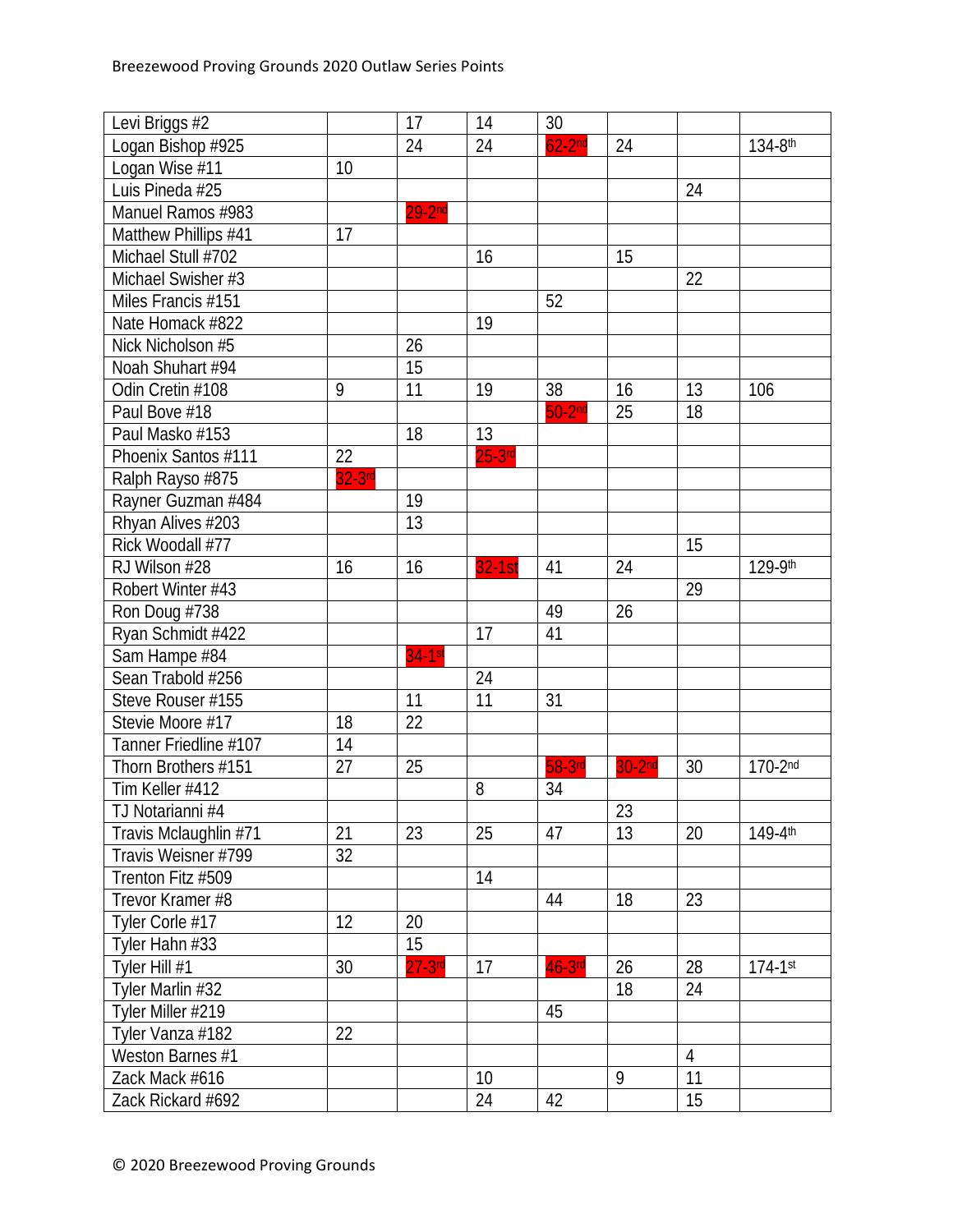| Zephan Santos #11       | 12             |                | 15       |          |           |                |                         |
|-------------------------|----------------|----------------|----------|----------|-----------|----------------|-------------------------|
|                         |                |                |          |          |           |                |                         |
| 450 Beginner            |                |                |          |          |           |                |                         |
| Adam Bencza #2          |                |                |          |          | 24        |                |                         |
| Andrew Morelli #52      |                | 13             |          |          |           |                |                         |
| Anthony Hollis #114     |                |                | $38-1st$ |          |           |                |                         |
| Anthony Romano #33R     | $37-1$ st      | 23             | $31-3rd$ |          |           |                |                         |
| Antonio Mathis #474     |                | 6              |          |          |           | 8              |                         |
| Ben Heltman #04         |                | 13             |          |          |           |                |                         |
| Benton Moyer #65        |                | 23             |          |          |           |                |                         |
| Bill Dick #219          | 8              | 15             |          |          |           |                |                         |
| Billy Hildebrand #43    |                | $26-2nd$       | 29       | 44       |           |                |                         |
| Blake Lincoln #555      |                | $24-3$ rd      | 30       | 54       | 9         | 18             | $135 - 4$ <sup>th</sup> |
| Blake Meger #1          |                | $\overline{7}$ |          |          |           |                |                         |
| Brad Berzonis #12       |                |                |          | $60-2nd$ |           |                |                         |
| Brandon Slebodnick #404 |                | 17             |          | 49       |           |                |                         |
| Bryan Gardiner #126     |                | 14             |          |          |           |                |                         |
| Bryce Plessinger #111   |                |                |          |          |           | 18             |                         |
| Bubba Bennett #17       | 29             | $26-2nd$       |          |          |           |                |                         |
| Carlos Barrera #577     |                | 9              |          |          |           |                |                         |
| Chad Housel #727        | 25             |                |          |          |           |                |                         |
| Chris Keebler #19       |                |                |          | 43       |           |                |                         |
| Christian Haas #9       |                |                |          | 33       |           |                |                         |
| Christopher Ross #91    | 15             | 8              |          |          |           |                |                         |
| Cody Andrews #50        |                | $31-1st$       |          |          |           |                |                         |
| Cody Dulln #42          |                |                |          |          |           | 13             |                         |
| Cody Gerz #22           |                |                | 21       | 50       | 30        |                |                         |
| Cole Gerz #46           |                |                |          | 47       | 23        |                |                         |
| Corey Rimmey #195       | 9              |                | 10       |          |           |                |                         |
| Cory Bupp #454          |                |                |          |          | 33        | 21             |                         |
| Curtis Lussier #219     |                | 21             |          |          |           |                |                         |
| Daniel Reinhardt #871   |                |                |          | 36       |           |                |                         |
| David Manikowski #12    |                |                |          |          | 15        | 19             |                         |
| Dawson Ziegler #18      |                | 17             |          |          |           |                |                         |
| Dennis Billie #20       |                |                |          |          |           | 6              |                         |
| Derek Richards #10      |                | 15             |          |          |           | 14             |                         |
| Derrick Kuchinka #64    |                | 22             | 27       |          | $34-3$ rd |                |                         |
| Dokota Kidd #913        | $\overline{7}$ |                | 11       |          |           |                |                         |
| Dustin Ziemba #11       |                |                |          |          | 20        | 12             |                         |
| Dylan Becker #87        |                |                |          |          |           | $\overline{7}$ |                         |
| Dylan Coon #78          | 28             | 22             | 28       |          | $41-1st$  | 22             | $141 - 3^{rd}$          |
| Dylan Snyder #599       | 16             | 18             |          | 41       | 14        | 9              | 98-8th                  |
| Ethan Beam #18          |                |                | 15       |          |           |                |                         |
| Ferdy Sosa #259         | 24             | 19             |          |          |           |                |                         |
| George Billie #35       |                |                |          |          |           | 17             |                         |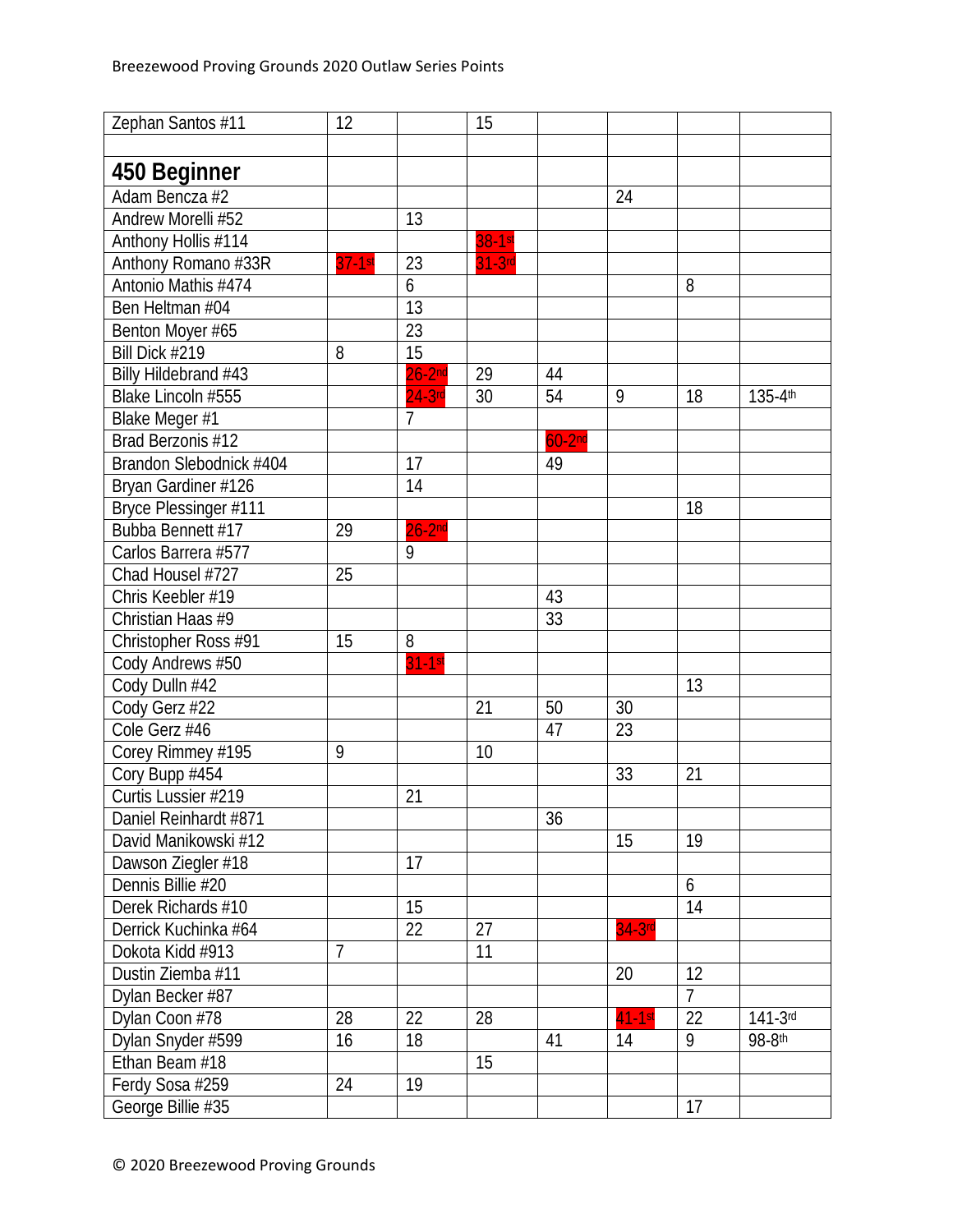| Gregory Anderson #22x |        |    |    |           | 16       | 9              |             |
|-----------------------|--------|----|----|-----------|----------|----------------|-------------|
| Hunter Edgecomb #928E |        |    |    |           | 10       |                |             |
| Jack Kunkel #82       | 23     |    | 18 |           |          |                |             |
| Jacob Daniel #5       |        |    |    |           |          | 29             |             |
| Jake Filburn #29      |        |    |    | 35        |          |                |             |
| Jake Maynard #10      |        |    |    |           | 17       |                |             |
| Jarred Coleman #96    |        | 16 |    |           |          |                |             |
| Jarrett Bellison #613 |        |    |    |           |          | 20             |             |
| Jason Borosky #183    | 26     |    |    |           |          |                |             |
| Jason Willow #21      |        |    |    |           |          | 11             |             |
| Jeff Marlow #914      |        | 10 |    |           |          |                |             |
| Jeffrey Facey #2      |        |    |    |           |          | 11             |             |
| Jimmy Mcilwain #123   |        | 12 |    |           |          |                |             |
| John Custer #369      |        |    |    |           |          | 10             |             |
| Johnny Botts #45      |        |    |    |           | 32       | 24             |             |
| Jordan Hahn #78       |        |    | 17 |           |          |                |             |
| Jordan Weeliyer #T    | 21     |    |    |           |          |                |             |
| Jose Ortiz #28        | 17     | 16 |    |           |          |                |             |
| Josh Berg #215        |        |    | 19 |           | 8        | 10             |             |
| Josh Coulter #320     |        |    |    |           | 12       |                |             |
| Josh Lindsay #624     |        |    |    | 34        |          |                |             |
| Joshua Dixon #741     | 11     |    |    |           |          |                |             |
| Justin Adams #111     |        |    | 14 |           |          |                |             |
| Justin Jacobs #126    | 30-3rd |    |    |           |          |                |             |
| Justin Perry #720     |        |    |    |           | $36-2nd$ |                |             |
| Justin Verbonitz #410 | 19     | 18 | 20 | 42        | 28       | 16             | $143 - 2nd$ |
| Kalim Snowberger #724 | 10     | 10 | 9  |           |          |                |             |
| Kaz Thompson #335     |        |    |    |           |          | 15             |             |
| Kenny Barber #1       |        |    |    | $56-3$ rd |          |                |             |
| Kevin Reese #156      |        | 11 |    |           |          |                |             |
| Kike Aquilar #717     | 14     |    |    |           |          |                |             |
| Kody Griffith #132    | 18     |    |    |           |          |                |             |
| Levi Haines #514      |        |    | 25 | 45        | 27       | 20             | 117-6th     |
| Lucas Sepelyok #330   |        |    |    |           | 29       |                |             |
| Manuel Ramos #983     |        | 20 |    |           |          |                |             |
| Matt Adams #1         |        |    | 22 |           |          |                |             |
| Matt Conoway #45x     |        |    |    |           | 11       |                |             |
| Matt Harker #989      |        |    |    |           |          | $\overline{7}$ |             |
| Matthew Haught #711   |        |    |    | 37        |          |                |             |
| Michael Cox #248      |        |    |    | 38        | 13       | 14             |             |
| Michael Payne #91     | 22     | 12 |    |           |          |                |             |
| Miguel Urbina #185    |        |    |    | 46        | 19       | 29             |             |
| Nick Richardson #45   | 27     | 19 |    |           |          |                |             |
| Noah Padisak #119     |        |    | 12 |           |          |                |             |
| Raymond Torres #2     |        |    |    | 39        |          |                |             |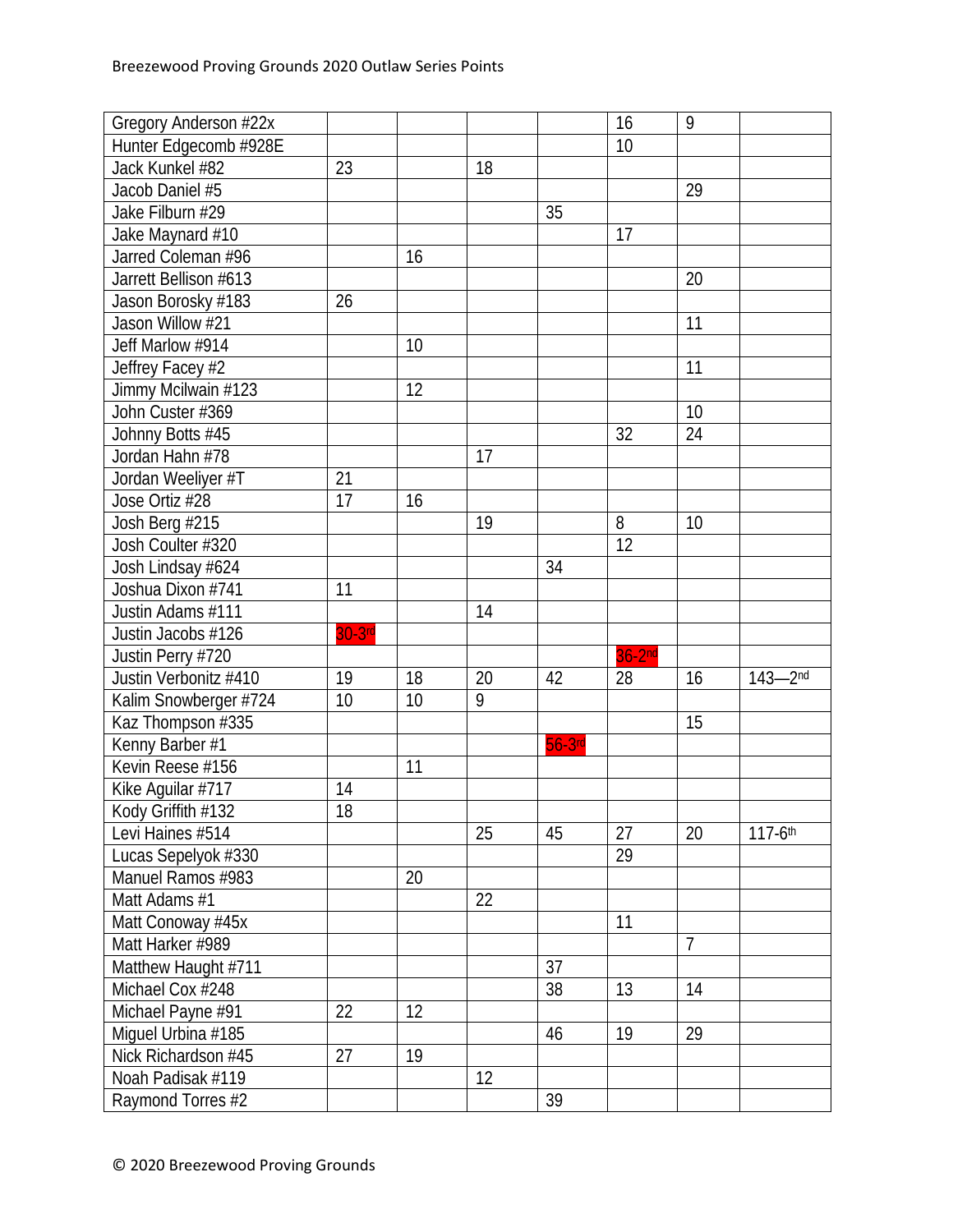| Raynor Guzman #484      |          | 14        |          |             |                 |                |                         |
|-------------------------|----------|-----------|----------|-------------|-----------------|----------------|-------------------------|
| Robert Mentzer #4       |          |           | 23       | 52          |                 | 21             |                         |
| Robert Schiller #3      |          |           |          |             | 21              | 15             |                         |
| Robert Winter #43       |          |           |          |             |                 | 12             |                         |
| Ryan Burnham #006       | 13       |           |          |             |                 |                |                         |
| Ryan Mikulsky #109      |          |           |          |             | 25              |                |                         |
| Shane Jernigan #156     |          | $31-1$ st | 16       | 40          |                 | 16             | $103 - 7$ <sup>th</sup> |
| Stuart Lewis Jr #15     |          |           |          |             |                 | 17             |                         |
| Thomas Lussier #73      |          | 11        |          |             |                 |                |                         |
| Thorn Brothers #151     |          | 21        | $33-2nd$ | 51          | 31              | 24             | $160 - 1$ st            |
| Tim Keller #412         |          |           |          |             | $\overline{7}$  | 8              |                         |
| Travis McLaughlin #71   |          |           |          |             |                 | 13             |                         |
| Travis Ritter #420      | 12       |           | 24       | 48          | 26              | 22             | 132-5th                 |
| Travis Weisner #799     | 20       |           |          |             |                 |                |                         |
| Tyler Hill #512         |          | 20        | 26       |             | 18              | 19             | 83-9th                  |
| Wesley Fritz #46        |          |           |          |             | $\overline{22}$ |                |                         |
| Wyatt Black #542        | $32-2nd$ | $24-3$ rd |          | $70 - 1$ st | ----------      |                |                         |
|                         |          |           |          |             |                 |                |                         |
| 250 Intermediate        |          |           |          |             |                 |                |                         |
| Adam Miller #57         |          |           |          |             | 13              | 13             |                         |
| Alex Wiggins #182x      |          |           |          |             |                 | 8              |                         |
| Austin Waugh #323       |          | 18        |          |             |                 | $\overline{7}$ |                         |
| Bradley Hopkins #26     |          |           | 23       |             |                 |                |                         |
| Brady Lanzendorfer #754 |          | 10        | 9        |             |                 |                |                         |
| Brandon Beam #16        | 21       | 20        | 25       | 37          |                 |                | $103 - 5^{\text{th}}$   |
| Brendon Emerick #422    | 11       |           |          |             |                 |                |                         |
| Brice Cook #426         |          |           |          | 28          | 15              | 16             |                         |
| Calvin Chase #272       |          |           |          |             |                 | 20             |                         |
| Carlos Montanti #110    |          |           |          | 35          |                 |                |                         |
| Chance Watro #97        | 27       |           |          |             |                 |                |                         |
| Chase Linaweaver #727   | 24       | 14        | 12       | 33          |                 |                | 83-9th                  |
| Chris Hazelton #65      | 17       | 15        | 11       | 30          | 11              | 14             | 98-7th                  |
| Dan Waldrop #73         |          |           |          |             |                 | 12             |                         |
| Dayne Miller #28        | 16       | 16        | 18       |             | 17              | 15             | 82-10th                 |
| Ethan Schwartz #826     | 15       |           | 8        |             |                 |                |                         |
| Ezra Fresquez #328      |          |           | 24       | 36          | 21              |                |                         |
| Gage Allebaugh #118     | 29       | 17        | 17       | 26          | 18              | 17             | 124-3rd                 |
| Hunter Dietz #191       |          |           |          | 42          |                 |                |                         |
| Hunter Shriner #20      |          | 27        |          |             |                 |                |                         |
| James Groth #828        |          |           | 20       |             |                 |                |                         |
| Jarred Scott #42        | 12       | 13        | 10       | 29          | 16              | 10             | $90-8$ th               |
| Joey Gerz #2            |          |           |          |             | $\overline{7}$  |                |                         |
| Joey Montanti #31       |          |           |          | 27          |                 |                |                         |
| Josh Leonard #290       |          |           | 15       |             |                 |                |                         |
| Kyle Bohrer #128        | 14       |           |          |             |                 |                |                         |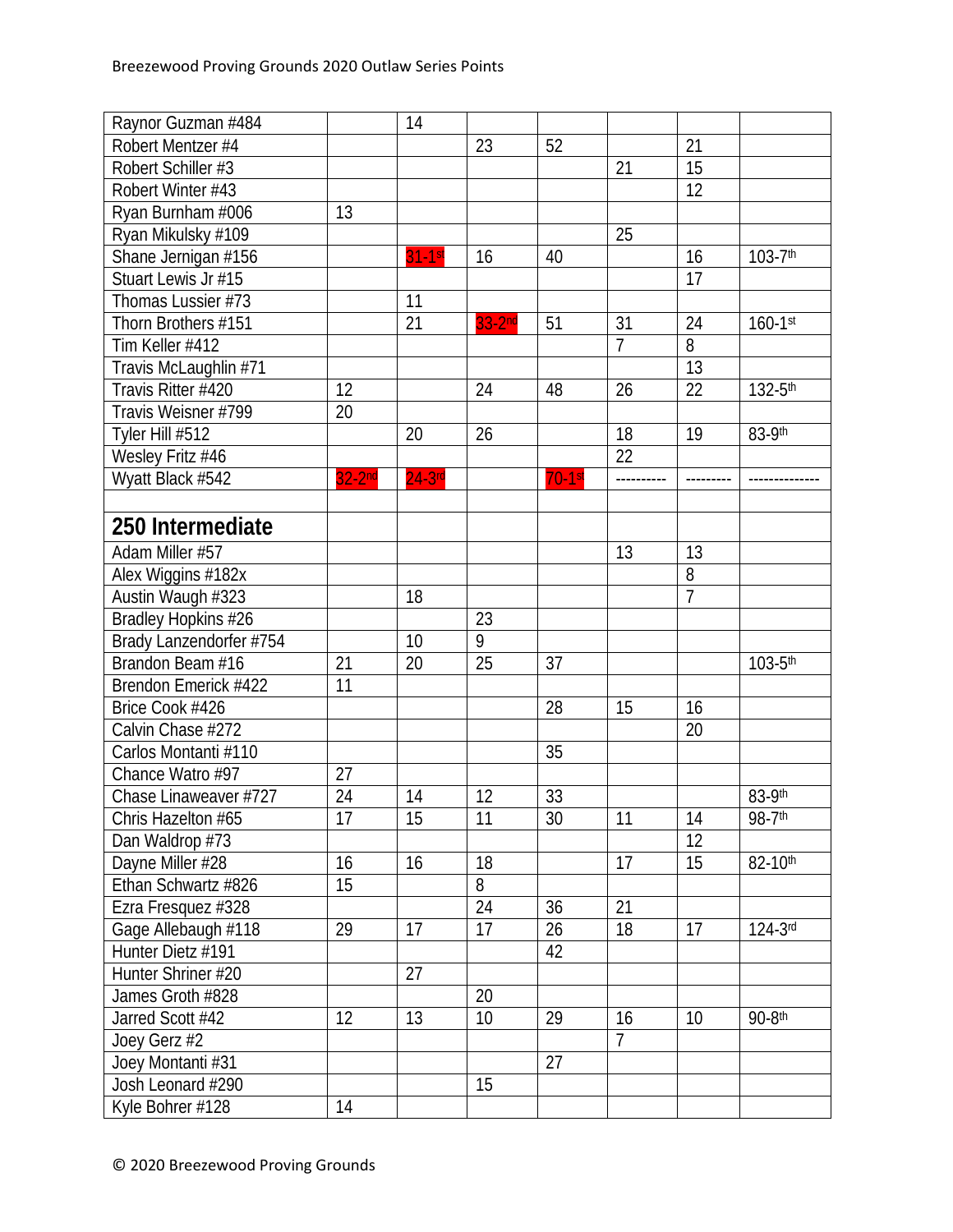| Kyle Cunningham #219    | 9               |                |                |    |                 |    |                         |
|-------------------------|-----------------|----------------|----------------|----|-----------------|----|-------------------------|
| Marcus Everly #13       | 19              | 11             | 13             | 31 |                 |    | $74-11^{th}$            |
| Mason Guelich #691      | 22              | 12             | 21             | 34 | 19              |    | 108-4th                 |
| Matthew Vansant #189    | 18              |                | 14             |    |                 |    |                         |
| Michael Novella #319    |                 |                | 19             |    |                 |    |                         |
| Nathan Murphy #127      |                 |                |                |    |                 | 25 |                         |
| Nick Nicholson #5       | 10              |                |                |    |                 |    |                         |
| Noah Mercado #66        | 23              | 19             | 27             | 38 | 22              | 18 | $147 - 2^{nd}$          |
| Orion Gregory #1x       |                 |                |                | 56 |                 |    |                         |
| Richard Smith #117      |                 |                | $\overline{7}$ |    | 12              |    |                         |
| Sam Waldrop #336        |                 |                |                |    | 9               |    |                         |
| Sam Waldrop #336        |                 |                |                |    |                 | 9  |                         |
| Scott Garrety #117      | 25              |                | 16             | 40 | 20              |    | $101 - 6$ <sup>th</sup> |
| Sean Wilson #131        | 20              |                |                |    |                 |    |                         |
| Seth Luzier #906        |                 |                | 22             |    |                 |    |                         |
| Shawn Knight #215       | $\overline{13}$ |                |                |    |                 |    |                         |
| Stash Breinich #158     | 8               |                | 6              | 25 | 8               |    | 47-12th                 |
| TJ Rhodes #33           |                 |                |                |    | $\overline{14}$ |    |                         |
| Tyler Adams #710        | 26              |                | 29             |    | 10              |    |                         |
| Tyler Lanza #182        |                 |                |                |    |                 | 11 |                         |
| Zach Kendig #149        | 34              | 22             | 34             | 46 | $\overline{29}$ |    | $165 - 1$ st            |
| Zach Waldrop #116       |                 |                | 26             | 32 | 24              |    |                         |
|                         |                 |                |                |    |                 |    |                         |
| 450 Intermediate        |                 |                |                |    |                 |    |                         |
| Adam Miller #57         | 17              | 19             | 15             | 34 | 10              | 12 | $107 - 7$ <sup>th</sup> |
| Ant Romano #33r         |                 |                |                | 60 |                 | 13 |                         |
| Antonio Dacruz #96      |                 | 12             |                |    |                 |    |                         |
| Bradley Hopkins #26     |                 |                | 21             |    |                 |    |                         |
| Brandon Beam #16        | 9               | 16             | 24             | 27 |                 |    | 76-9th                  |
| Brandon Slebodnick #404 |                 |                |                |    |                 | 9  |                         |
| Brayden Pohlhaus #95    |                 |                |                |    | 27              |    |                         |
| Brett Pochet #225       | 18              | 15             | 22             | 41 | 19              | 10 | $125 - 5$ th            |
| Brett Tinsman #13       |                 | 9              |                |    |                 |    |                         |
| Calvin Chase #272       |                 |                |                |    |                 | 19 |                         |
| Carlos Montanti #110    |                 |                |                | 37 |                 |    |                         |
| Chucky Hropovich #09    | 10              | 13             | 14             | 28 | 8               |    | $73-10$ th              |
| Cody Gross #48          |                 |                | 11             |    |                 |    |                         |
| Cody Miller #48         |                 |                |                | 31 |                 |    |                         |
| Cory Salerno #763       |                 | $\overline{7}$ |                |    |                 |    |                         |
| Cristofer Duran #96     | 23              |                |                | 42 |                 |    |                         |
| David Brady #742        |                 |                |                |    | $\overline{7}$  |    |                         |
| Donny Tinsman #762      | 12              | 10             |                |    |                 |    |                         |
| Donovan Pierce #430     |                 |                |                | 35 | 15              | 20 |                         |
| Dylan Shoop #311        |                 | 20             |                |    |                 |    |                         |
| Grant Garber #217       |                 |                |                |    |                 | 16 |                         |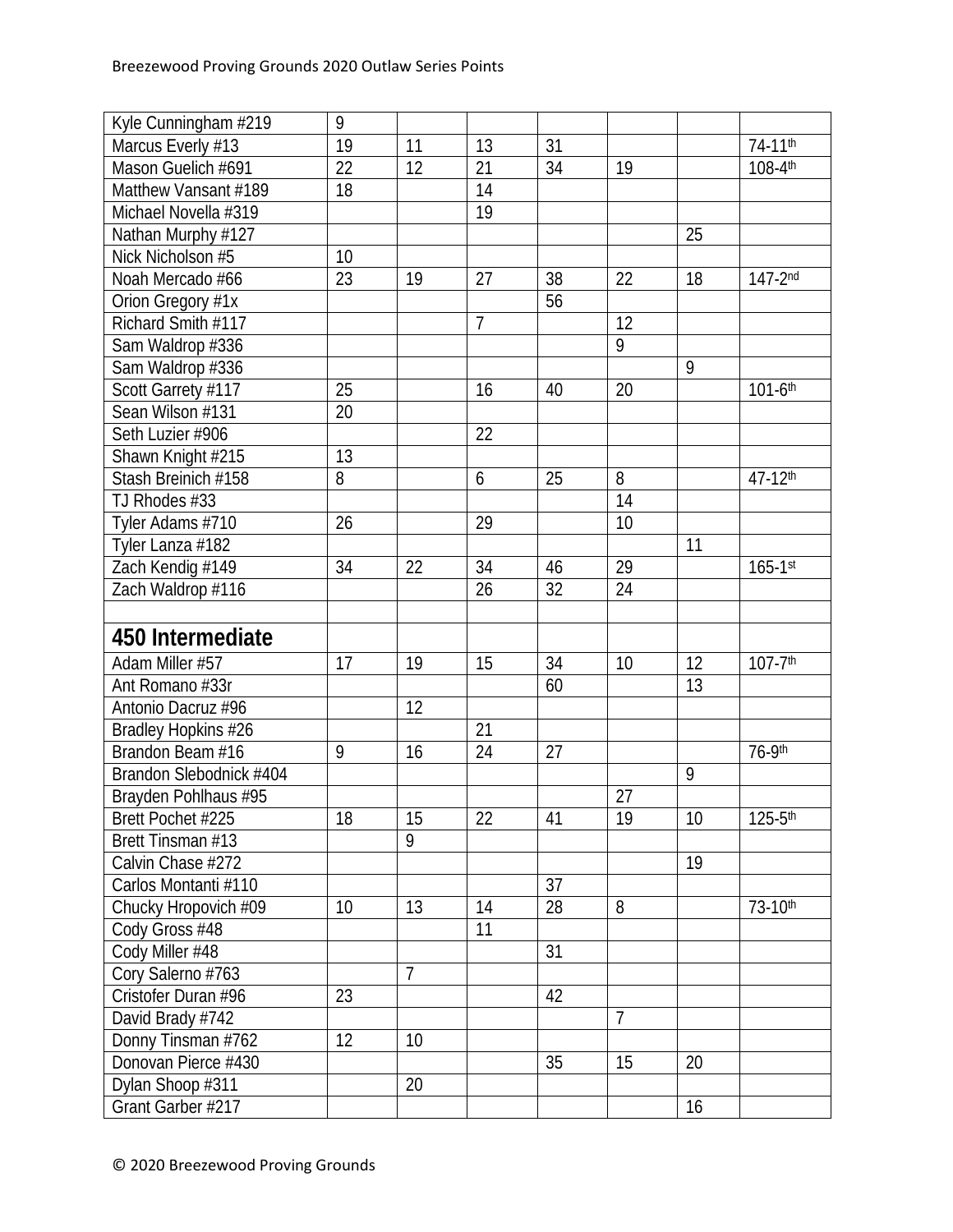| Greg Seltzer #10      |                |                |                 |    |    | 11 |                         |
|-----------------------|----------------|----------------|-----------------|----|----|----|-------------------------|
| Hogan Cassell #172    |                |                |                 | 50 |    |    |                         |
| Hunter Dietz #191     |                |                |                 | 39 |    |    |                         |
| Jake Ferry #117       |                |                |                 | 29 |    |    |                         |
| James Groh #828       | 16             | 21             | 23              | 36 | 14 | 18 | 128-3rd                 |
| James Taggart #269    |                |                | 9               |    |    |    |                         |
| James Winter #27      |                |                | 23              |    |    |    |                         |
| Jarrett Bellison #613 | 15             | 14             |                 | 38 | 9  |    | 76-9th                  |
| Jim Franks #11        |                |                |                 |    | 12 |    |                         |
| Josh Buckner #56      | $\overline{7}$ |                |                 |    |    |    |                         |
| Josh Leonard #290     |                |                | 18              |    |    |    |                         |
| JR Churn #3           | 11             |                |                 |    |    |    |                         |
| Kevin Reese #156      |                |                | 25              |    |    |    |                         |
| Kyle McNabb #734      | 13             |                |                 |    |    |    |                         |
| Mason Guelich #691    | 19             | 11             | 19              | 32 | 13 |    | 94-8th                  |
| Nate Kronk #558       | 30             |                |                 |    |    |    |                         |
| Nathan Murphy #127    |                |                |                 |    |    | 22 |                         |
| Noah Mercado #66      |                | 22             | 22              | 46 | 20 | 17 | $127 - 4$ <sup>th</sup> |
| Pat Brady #742        |                |                |                 |    |    | 14 |                         |
| Richard Amari #7      |                | 17             |                 |    |    |    |                         |
| Rob Schiller #3       | 8              | $\overline{8}$ | 10              |    |    |    |                         |
| Ryan Love #795        |                | 25             |                 |    |    |    |                         |
| Scott Garrety #117    |                |                | 13              |    |    |    |                         |
| Sean Wilson #131      | 14             |                |                 |    |    |    |                         |
| Seth Jarvie #x        | 25             | 30             | 32              | 44 | 22 | 27 | $180 - 1$ st            |
| Seth Luzier #906      |                |                | 16              |    |    |    |                         |
| Travis Kibe #305      | 20             | 18             | $\overline{12}$ | 33 | 16 | 15 | 114-6th                 |
| Tyler Adams #710      | 21             |                | 17              |    | 11 |    |                         |
| Wyatt Black #542      |                |                |                 |    | 18 |    |                         |
| Zach Kendig #149      | 22             | 23             | 27              | 40 | 17 |    | 129-2nd                 |
| Zack Waldrop #116     |                |                | 20              | 30 |    |    |                         |
|                       |                |                |                 |    |    |    |                         |
| 250 Advanced          |                |                |                 |    |    |    |                         |
| Bobby Knupp #92       | $\overline{7}$ | 9              |                 |    |    |    |                         |
| Braxdyn Londrum #x    |                |                |                 |    | 6  |    |                         |
| Bruce Cahill #333     |                |                |                 | 22 |    |    |                         |
| Gauge Keith #22       |                | 13             |                 |    |    |    |                         |
| Jack Rogers #361      |                |                |                 |    |    | 13 |                         |
| John Wells #84        |                | 11             |                 |    |    |    |                         |
|                       | 8              | 8              |                 |    | 10 | 6  | $32-1$ st               |
| Kenny Hadry #1        |                |                |                 |    |    |    |                         |
| Ronny Demorest #207   |                | 10             | 10              |    |    | 8  |                         |
| Scott Clapper #680    | 11             |                |                 |    | 15 |    |                         |
| Timmy Crosby #279     |                |                |                 |    |    |    |                         |
| Tucker Hake #481      |                |                |                 |    | 8  |    |                         |
| Tyler Helwig 313      | 9              | 6              | 8               |    |    |    |                         |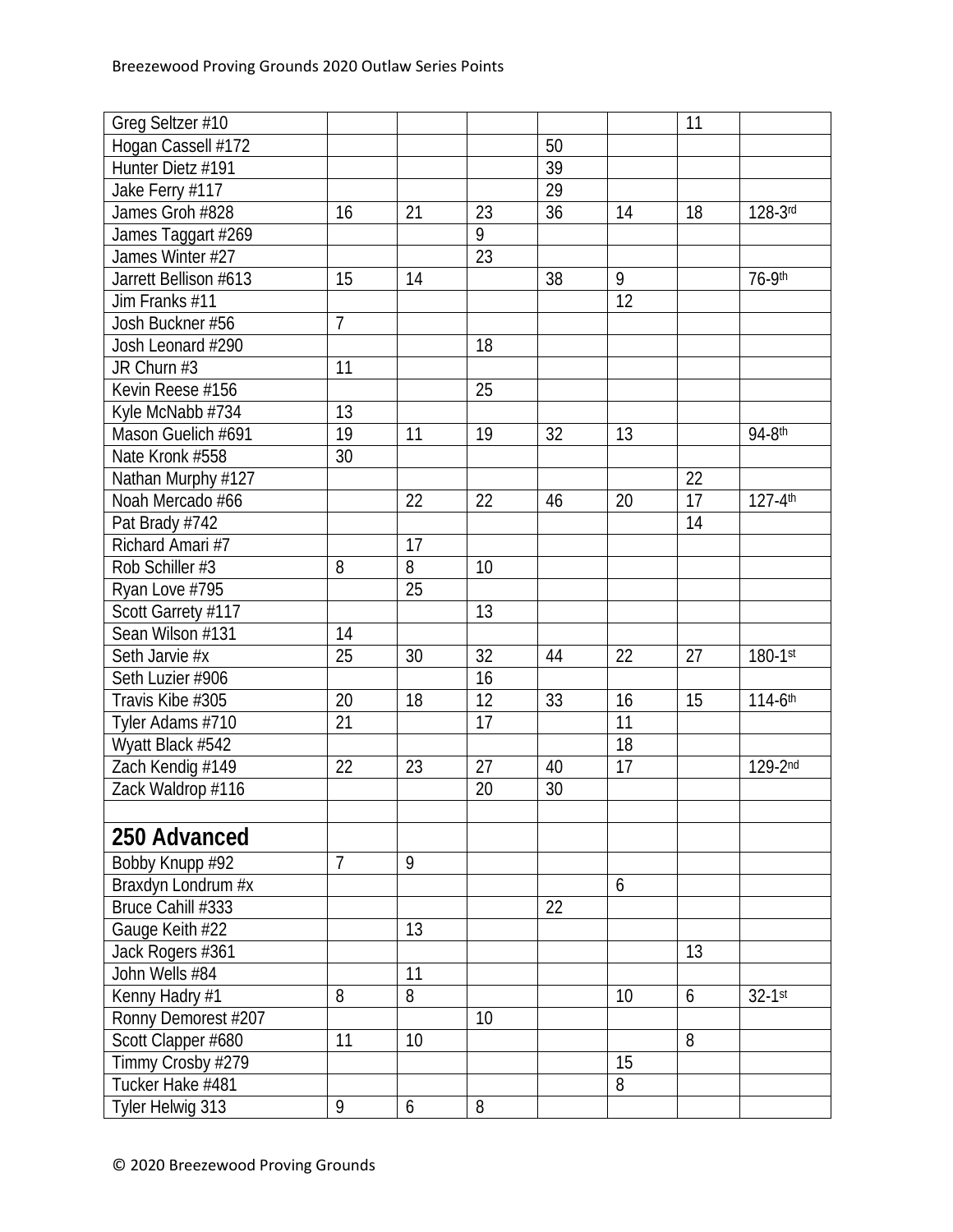| Tyler Stepek #1x          | 16             | 18             | 15             |    |                |                |          |
|---------------------------|----------------|----------------|----------------|----|----------------|----------------|----------|
| Walter Benitiz #298       |                | $\overline{7}$ |                |    | $\overline{7}$ |                |          |
|                           |                |                |                |    |                |                |          |
| 450 Advanced              |                |                |                |    |                |                |          |
| Ben Cunningham #1         | $\overline{1}$ |                |                |    |                |                |          |
| Bobby Knupp #92           | 9              | 14             |                |    |                |                |          |
| Brandon Garlock #108      | 6              |                |                |    |                |                |          |
| Braxdyn Landrum #40       |                | 11             |                |    |                |                |          |
| Cory Gillian #217         |                |                |                |    |                | 13             |          |
| Dayne Thompson #12        | 12             |                |                |    |                |                |          |
| Devin Lykens #665         |                |                | 8              |    |                |                |          |
| Gauge Keith #22           |                | 17             |                |    |                |                |          |
| Greg Asher #413           |                |                |                |    |                | 10             |          |
| Jack Rogers #361          |                |                |                |    |                | 18             |          |
| John Duckworth #x         |                |                |                |    |                | 9              |          |
| John Wells #              |                | 15             |                |    |                |                |          |
| Josh Howser #718          |                |                |                | 24 | 9              | 11             |          |
| Justin Crawford #789      |                | 8              |                |    |                |                |          |
| Michael Rockseteller #101 |                |                |                |    |                | $\overline{7}$ |          |
| Randy Lawson #209         |                | 9              | $\overline{7}$ | 14 | 6              | 8              | 44-1st   |
| Ronny Demorest #207       |                |                | 11             |    |                |                |          |
| Scott Clapper #680        | 10             | 10             | 9              |    |                | 6              | $35-2nd$ |
| Scott Clark #442          |                |                |                |    | 11             |                |          |
| Skylar Whittington #259   |                | 12             |                |    | 8              |                |          |
| Timmy Crosby #279         |                |                |                |    | 16             |                |          |
| Tyler Helwig #13          | 8              | 6              |                |    |                |                |          |
| Tyler Stepek #314         | 17             | 22             | 16             |    |                |                |          |
| Walter Benitiz #298       |                | 13             |                |    | $\overline{7}$ |                |          |
| Wyatt Johnson #11         |                | $\overline{7}$ |                |    |                |                |          |
|                           |                |                |                |    |                |                |          |
| Vet 30+ Open              |                |                |                |    |                |                |          |
| Adam Benczo #2            |                |                |                |    | 15             |                |          |
| Alexander Wiggins #182    |                |                |                | 36 |                |                |          |
| Anthony Hollis #114       |                |                | 24             |    |                |                |          |
| Antonio DeCruz #324       |                | 14             |                |    |                |                |          |
| Billy Cox #517            | 8              |                | 10             |    |                |                |          |
| Billy Hildebrand #43      |                | 22             | 21             |    |                |                |          |
| Brandon Smith #142        | 15             |                |                | 43 |                | 25             |          |
| Bruce Cahall #333         |                |                |                | 48 |                |                |          |
| Bryan Gardiner #126       |                | 10             |                |    |                |                |          |
| Chad Housel #727          | 19             |                |                |    |                |                |          |
| Chris Hazelton #65        |                |                |                | 45 | 21             | 21             |          |
| Chris Peters #512         |                |                |                | 38 |                |                |          |
| Cory Salerno #763         |                | 20             |                |    |                |                |          |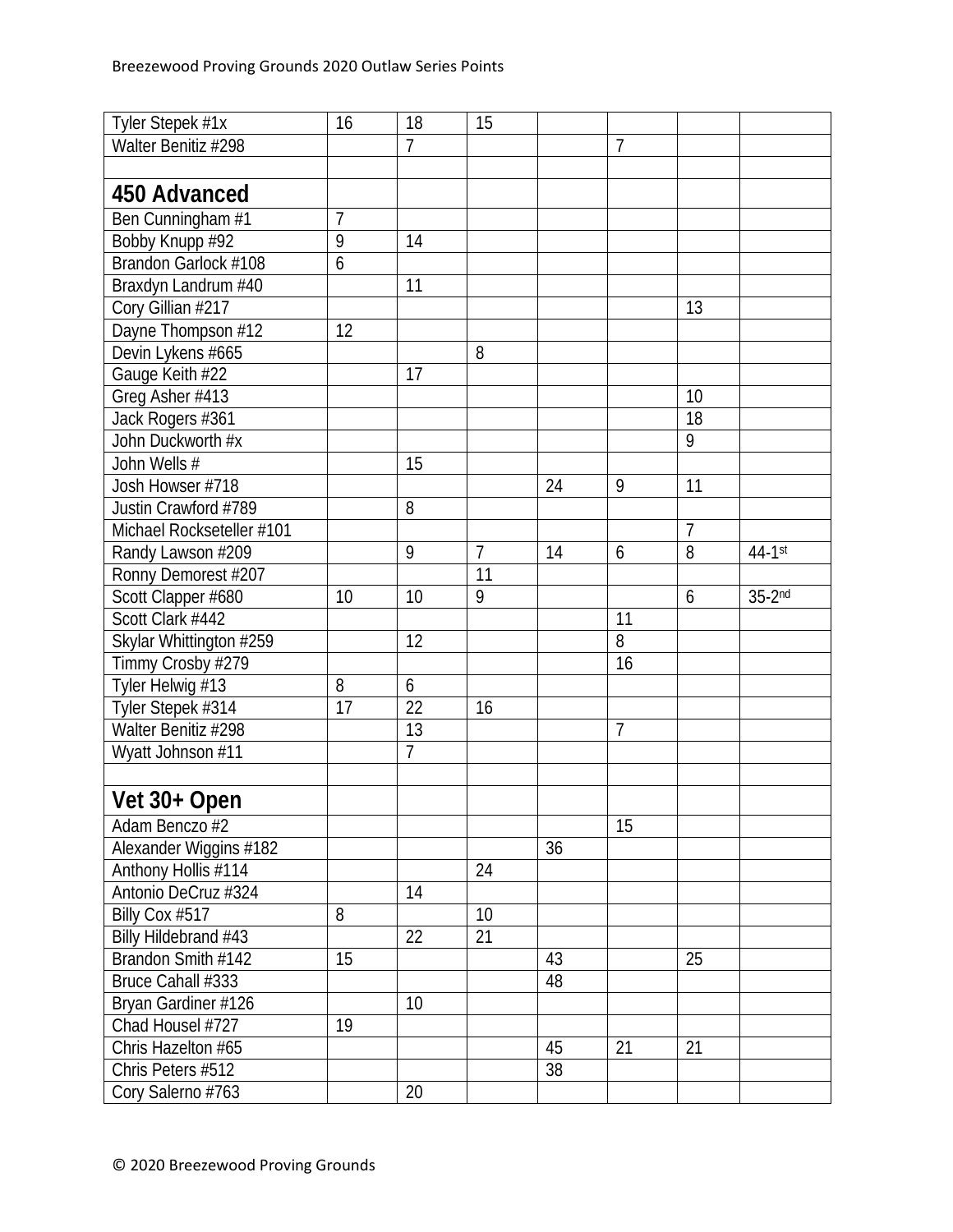| Daniel Reinhardt #18  |    | 13              |                 |                 |    | 12             |              |
|-----------------------|----|-----------------|-----------------|-----------------|----|----------------|--------------|
| David Brady #742      |    |                 |                 |                 | 26 |                |              |
| David Hison #588      |    |                 | 23              |                 |    |                |              |
| Derek Boyd #813       | 16 | 31              | 17              | 50              | 23 | 19             | 156-3rd      |
| Derrick Kuchinka #64  | 18 |                 |                 |                 |    |                |              |
| Dustin Ebaugh #82     |    | 21              |                 |                 | 14 |                |              |
| Dustin Ebaugh #82     |    |                 |                 |                 |    | 18             |              |
| Dylan Shoop #311      |    | 28              |                 |                 |    |                |              |
| Ethan Beam #18        |    |                 | 14              |                 |    |                |              |
| Frank Ondrejack #68   |    |                 |                 |                 | 10 |                |              |
| Hunter Witherite #569 |    | 25              |                 |                 |    |                |              |
| Jarrett Bellison #613 | 20 | 29              |                 |                 | 22 | 17             | 88-9th       |
| Jason Keefer #828     | 11 | 18              |                 | 33              | 17 | 9              | 88-9th       |
| Jason Trevenen #74    | 14 | 24              | 18              |                 |    |                |              |
| Jay Minor #247        |    | 32              |                 |                 |    |                |              |
| Jesse Phelps #917     |    | $\overline{23}$ |                 |                 |    |                |              |
| JJ Massicot #28       |    |                 |                 |                 |    | 14             |              |
| Joe Bloch #860        |    |                 |                 | 34              |    | 8              |              |
| John Selby #17        |    |                 |                 |                 |    | 26             |              |
| Jose Soares #922      |    | 11              |                 |                 |    |                |              |
| Joshua Smyr #949      |    |                 |                 |                 |    | $\overline{7}$ |              |
| Justin Crawford #789  |    | 33              |                 |                 |    |                |              |
| Justin Gruden #664    |    | 27              | 22              |                 | 19 | 22             | 90-8th       |
| Keun Reese #156       | 17 |                 |                 |                 |    |                |              |
| Kody Griffith #132    | 13 |                 |                 |                 |    |                |              |
| Kurt Karcher #495     |    |                 |                 | 41              |    | 16             |              |
| Kyle Abe #323         |    |                 |                 | 40              | 16 |                |              |
| Kyle McNabb #734      | 21 |                 |                 |                 |    |                |              |
| Marcio Abreu #12      |    | 15              |                 |                 |    |                |              |
| Mark Howser #117      |    |                 |                 |                 |    | 10             |              |
| Matt Grove #472       | 10 | 16              | 13              | 35              | 13 | 15             | $102 - 5$ th |
| Michael Novella #319  |    |                 | $\overline{16}$ | $\overline{42}$ |    |                |              |
| Michael Vanada #413   |    | 12              |                 |                 |    |                |              |
| Nate Fetterman #357   | 6  |                 |                 | 46              | 20 | 24             | $96 - 7$ th  |
| Nate Kronk #558       | 29 |                 |                 |                 |    |                |              |
| Nuno Martins #11      |    | 26              |                 |                 |    |                |              |
| Pat Brady #742        |    |                 |                 |                 |    | 23             |              |
| Randy Lawson #209     | 24 | 35              | 31              | 64              | 31 | 28             | $213 - 1$ st |
| Reginaldo Franca #117 |    | 8               |                 |                 |    |                |              |
| Richard Smith #117    |    |                 | 20              |                 | 12 |                |              |
| Robert Nicklow #77    |    |                 | $\overline{7}$  |                 |    |                |              |
| Seth Jarvie #x        | 22 | 40              | 26              | 54              | 24 | 33             | 199-2nd      |
| Stash Breinich #158   | 7  |                 | 11              | 37              | 9  |                | $64 - 10$ th |
| Steve McKnight #1     |    | 9               |                 |                 |    |                |              |
| Thomas Lussier #73    |    | $\overline{1}$  |                 |                 |    |                |              |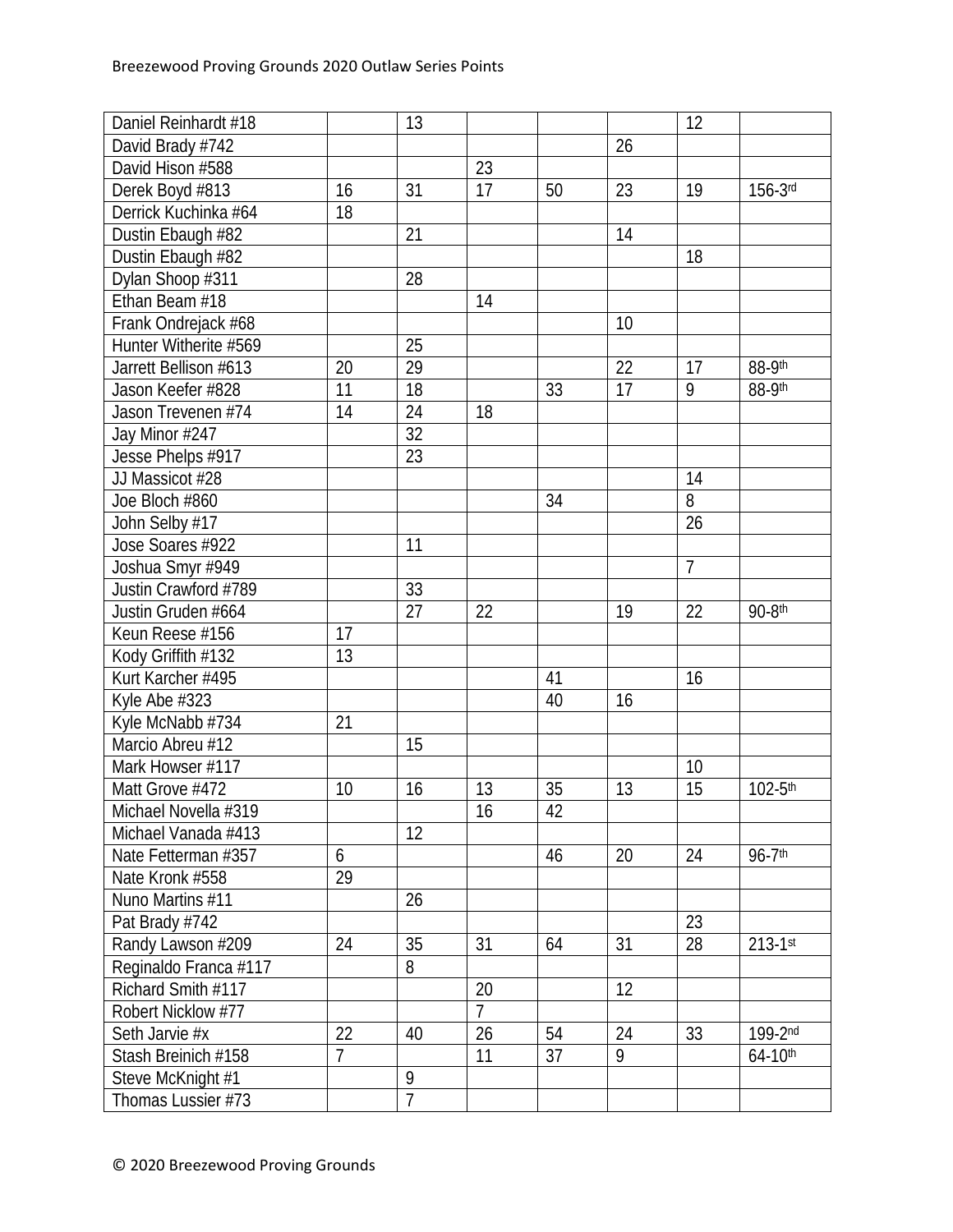| Tim Schmidt #702       |    |                |                |    | $\overline{7}$ |                |            |
|------------------------|----|----------------|----------------|----|----------------|----------------|------------|
| Todd Butterbaugh #77   |    |                |                |    |                | 13             |            |
| Travis Ritter #420     | 12 |                | 15             | 44 | 18             | 20             | 109-4th    |
| Vendor Alves #84       |    | 19             |                |    |                |                |            |
| Wesley Fritz #46       |    |                | 8              |    | 8              |                |            |
| Zach Alvarez #181      |    |                | 9              |    |                |                |            |
| Zach Coons #x          |    | 30             | 19             |    |                |                |            |
| Zeb Scott #629         | 9  | 17             | 12             | 39 | 11             | 11             | 99-6th     |
|                        |    |                |                |    |                |                |            |
| Senior 45+ Open        |    |                |                |    |                |                |            |
| Bill Lauver #442       | 6  | 14             | 11             | 18 | $\overline{7}$ | 10             | $66-3$ rd  |
| Brad Bates #808        |    |                |                | 19 |                |                |            |
| Bryan Gardiner #126    |    | 9              |                |    |                |                |            |
| Danny Waldrop #73      |    |                | 14             | 38 |                | 12             |            |
| David Langston #32     | 10 | 6              |                |    |                |                |            |
| Don Breinich #457      |    |                | 8              |    |                |                |            |
| Fernando Oliveira #77  |    | 19             |                |    |                |                |            |
| Frank Ondrejack #68    |    |                |                |    | 9              |                |            |
| Greg Lykens #04        |    |                | 19             |    |                |                |            |
| Jason Hallett #700     | 7  |                |                |    |                |                |            |
| Jeffrey Perry #720     |    |                |                |    | 11             |                |            |
| Jim Laird #454         |    | 12             |                |    |                |                |            |
| Jody Nevling #338      |    | 24             |                |    |                | 13             |            |
| Jose Soares #922       |    | 11             |                |    |                |                |            |
| Karl Knoebel #420      |    |                |                |    |                | $\overline{1}$ |            |
| Marcio Abreu #12       |    | 8              |                |    |                |                |            |
| Mark Howser #117       | 15 | 15             | 9              | 17 |                |                | 56-4th     |
| Matt Exline #97        |    |                |                | 22 |                | 11             |            |
| Mike Lincoln #163      |    | 16             | 10             | 28 | 16             |                | $70 - 2nd$ |
| Nathan Heath #173      |    |                |                | 16 |                |                |            |
| Paul Hrubochak #735    |    |                |                |    |                | 15             |            |
| Reginaldo Franca #117  |    | 13             |                |    |                |                |            |
| Rick Kramer #8         |    |                |                |    |                | 8              |            |
| Ron Adams #424         |    |                | $\overline{7}$ |    |                |                |            |
| Scoob Lanzendorfer #51 |    |                |                |    | 8              |                |            |
| Steve Wood #818        |    |                |                | 24 |                |                |            |
| Thomas Lussier #73     |    | $\overline{7}$ |                |    |                |                |            |
| Todd Butterbaugh #77   |    |                |                |    |                | 20             |            |
| Vender Alves #84       |    | 10             |                |    |                |                |            |
| Zeb Scott #629         | 8  | 17             | 12             | 20 | 6              | 9              | $72-1$ st  |
|                        |    |                |                |    |                |                |            |
| <b>Pit Bike Open</b>   |    |                |                |    |                |                |            |
| Alexander Bonner #977  | 9  | 13             |                |    |                |                |            |
| Andrew Dibernardo #11  |    | 26             |                |    |                |                |            |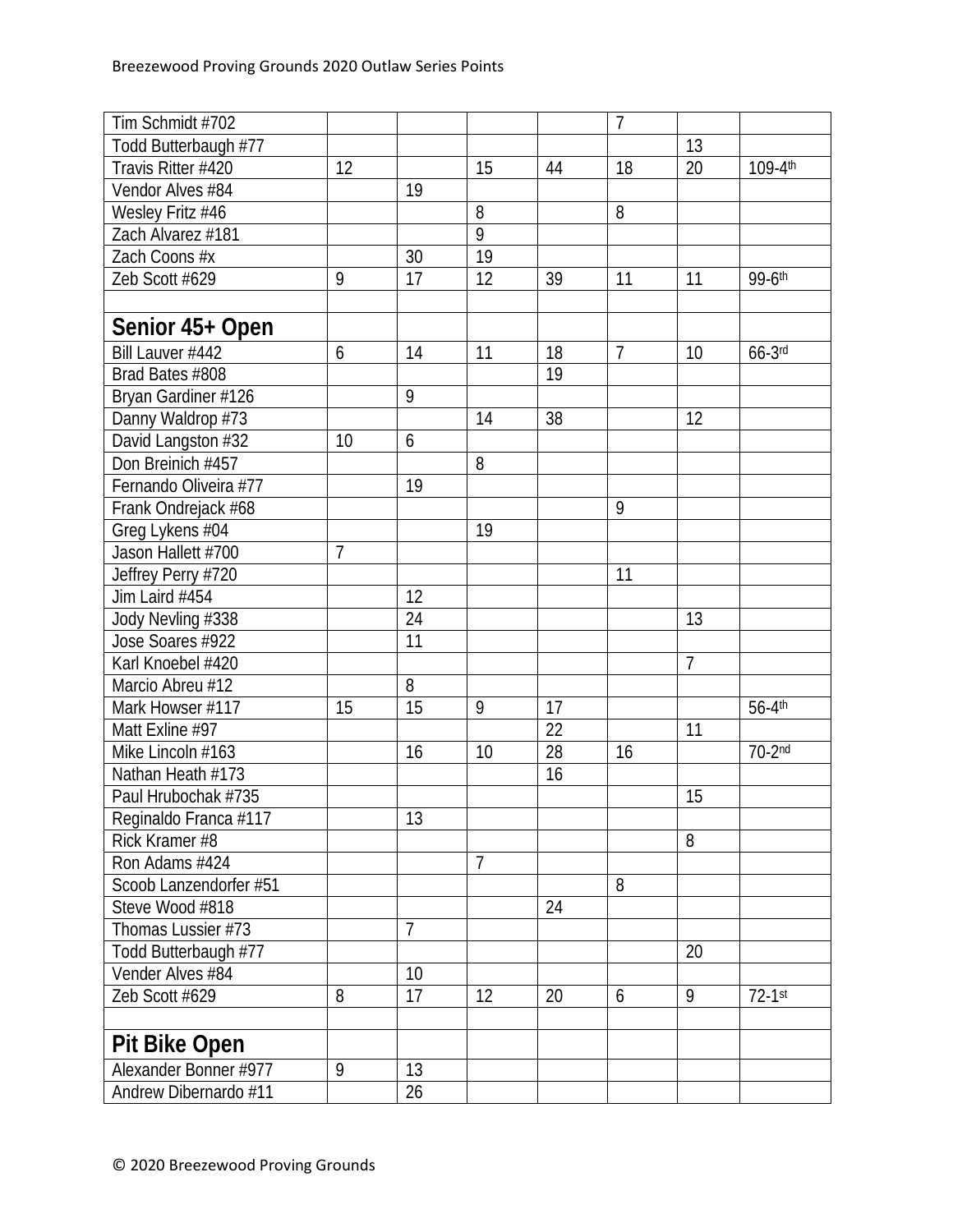| Austin Waugh #323       |                |                |                |    |    | 11               |           |
|-------------------------|----------------|----------------|----------------|----|----|------------------|-----------|
| Bo Lagana #163          |                | 18             | 12             | 22 |    |                  |           |
| Brandon Slebodnick #404 |                |                |                |    |    | 9                |           |
| Bryce Bendishaw #43     |                |                |                |    | 6  |                  |           |
| Carl Davenport #9       |                |                |                |    |    | 8                |           |
| Chris Keebler #19       | 18             | 21             | 20             | 18 |    | 13               | $90-1$ st |
| Cole Minovich #301      | 7              | 8              |                |    |    |                  |           |
| David Wingate #457      |                | 17             |                |    |    |                  |           |
| Jake Ferry #107         |                |                | 9              |    |    |                  |           |
| Jake Golden #6          | 11             |                |                |    |    |                  |           |
| James Lewis #178        |                |                |                |    |    | 10               |           |
| Jarred Coleman #96      |                | 12             |                |    |    |                  |           |
| Jarred Scott #42        |                | 15             |                |    |    |                  |           |
| JP Long #43             | 8              | $\overline{7}$ |                |    |    |                  |           |
| Kyle King #505          |                |                |                | 16 |    |                  |           |
| Noah Shuhart #94        |                | $\overline{9}$ |                |    |    |                  |           |
| Paul Mosko #153         |                | 14             | 11             |    |    |                  |           |
| Ricky Smith #800        |                |                |                |    |    | 6                |           |
| Ron Doug #8             |                | 11             |                |    |    |                  |           |
| Shawn Weaver #31        | 13             | 16             |                |    | 8  |                  |           |
| Steve Wood #818         |                | 19             | 15             |    |    |                  |           |
| Stuart Lewis Jr #15     |                |                |                | 32 |    | 18               |           |
| Stuart Lewis Sr #92     |                |                |                | 14 |    | $\overline{7}$   |           |
| Tucker Hake #481        |                |                |                |    | 13 |                  |           |
| Tyler Marlin #263       | 10             |                | 10             |    |    |                  |           |
| Tyler Notarianni #5     |                | 10             |                |    |    |                  |           |
|                         |                |                |                |    |    |                  |           |
| <b>QUADS</b>            |                |                |                |    |    |                  |           |
|                         |                |                |                |    |    |                  |           |
| 50/70 Open              |                |                |                |    |    |                  |           |
| Aleeah Connors #100     |                | 8              |                |    |    |                  |           |
| Alexis Conners #56      |                | $\overline{7}$ |                |    |    |                  |           |
| Anthony Kimble #41      | 9              |                |                |    | 13 | 12               |           |
| Bryce Kimble #18        | 14             |                |                |    |    | 9                |           |
| Bryson McGinley #117    |                | 10             |                |    |    |                  |           |
| Clayton Rittenbaugh #64 |                |                |                |    | 6  |                  |           |
| Easton Hackenberg #24   | 6              | 12             | 12             | 22 | 8  | 10               | $70-1$ st |
| Everett Jones #330      |                |                |                |    |    | $\overline{7}$   |           |
| Hunter Green #9         |                |                | $\overline{7}$ |    |    |                  |           |
| Joshua Abood #11        |                | 9              |                |    |    |                  |           |
| Logan Mazy #75          | $\overline{1}$ |                |                |    |    |                  |           |
| Maddy Rose #6           |                | 17             |                |    |    | 17               |           |
| Ryder Flint #235        |                |                |                |    |    | 8                |           |
| Wesley Anderson #28     |                |                |                |    |    | $\boldsymbol{6}$ |           |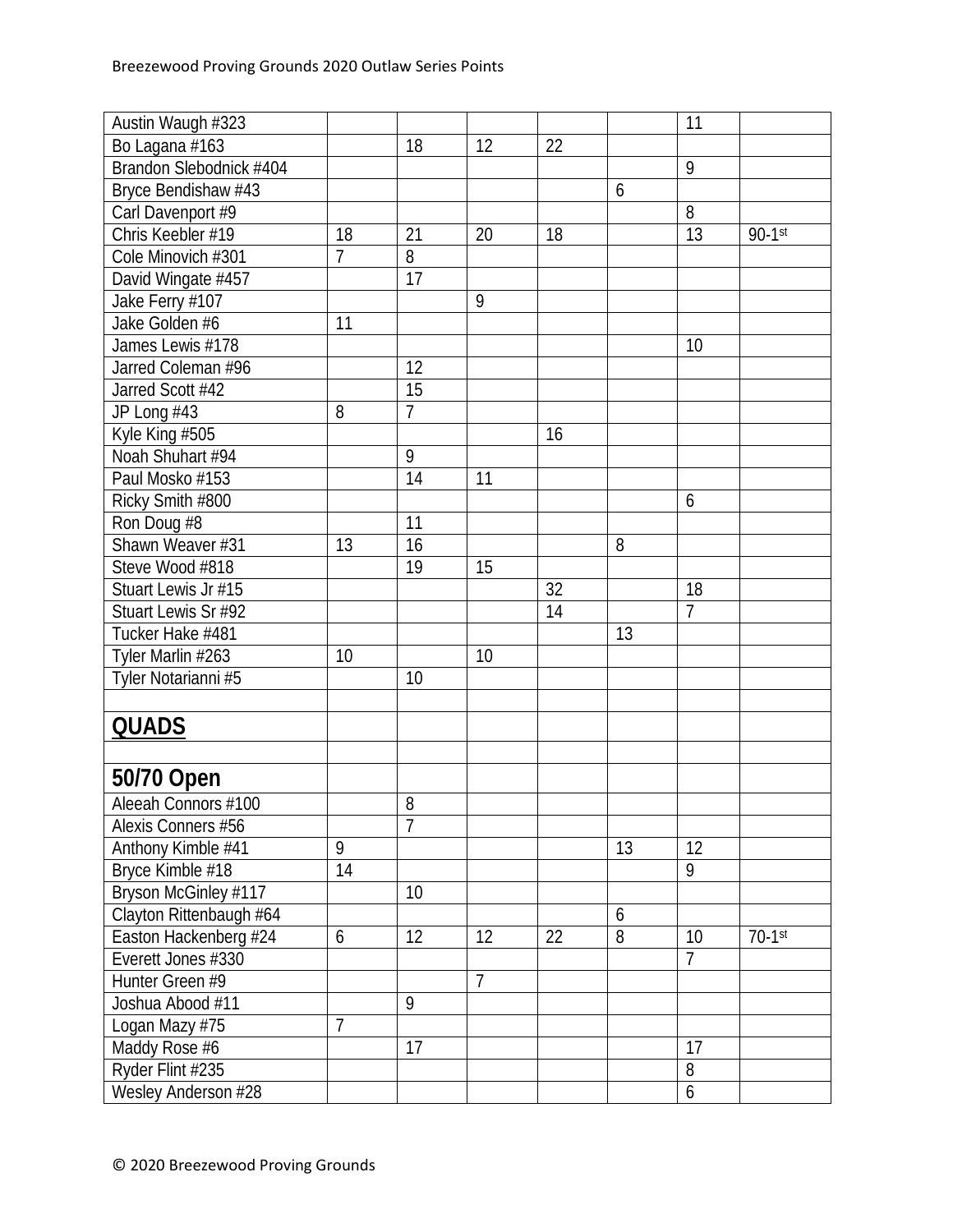| 90/125 Open              |    |                 |                |    |                |                |              |
|--------------------------|----|-----------------|----------------|----|----------------|----------------|--------------|
| Abby Waskiewicz #010     |    |                 | 6              | 18 | 6              | 6              | 36-4th       |
| Adam Shaffer #30         |    |                 | 9              |    |                |                |              |
| Aiden Hoffer #189        |    | $\overline{7}$  |                |    |                |                |              |
| Alissa Duncan #921       | 20 |                 |                |    |                |                |              |
| Anabella Eichner Zuk #11 | 9  | 6               | $\overline{7}$ |    | $\overline{1}$ | $\overline{7}$ | 36-4th       |
| Anthony Kimble #41       | 12 |                 |                |    | 8              | 9              |              |
| Brody Berrier #396       | 10 |                 |                |    |                |                |              |
| Bryce Kimble #18         | 15 |                 |                |    |                |                |              |
| Cameron Kunkle #82       | 8  | 19              | 10             | 22 | 9              | 13             | $81-3$ rd    |
| Cash Keck #9x            |    |                 | 8              | 17 |                |                |              |
| Crue Keck #9             |    | 8               |                | 16 |                |                |              |
| Dakota Pittman #998      | 11 | $\overline{12}$ | 12             | 26 | 11             | 11             | 83-2nd       |
| Jase Watkins #88         |    |                 |                |    |                | 8              |              |
| Justine Saylor #922      |    | 10              |                |    |                |                |              |
| Kolt Michael #428        |    |                 |                | 20 |                |                |              |
| Maddy Rose #6            |    |                 |                |    |                | 10             |              |
| Riley Grimm #189         |    |                 |                | 15 |                |                |              |
| Savannah Symonds #90     |    | 11              |                |    |                |                |              |
| Shelby Shiamone #20      | 13 |                 |                |    |                |                |              |
| Super Zach Notarianni #9 |    | 14              | 17             | 36 | 16             | 18             | $101 - 1$ st |
| Tj Roswell #5            |    | 9               |                |    |                |                |              |
|                          |    |                 |                |    |                |                |              |
|                          |    |                 |                |    |                |                |              |
| 200/300 Open             |    |                 |                |    |                |                |              |
| Brady Appleby #13        | 6  |                 |                |    |                |                |              |
| Campbell Thacker #131    |    |                 | 15             | 30 | 13             | 14             | $72-1$ st    |
| Dakota Pittman #22       |    |                 |                |    |                | $\overline{7}$ |              |
| David Cunningham #54     | 7  |                 |                |    |                |                |              |
| Jack VanVarick #17       | 14 |                 |                |    |                |                |              |
| Jaydon Taylor #810       |    |                 | 6              |    |                |                |              |
| Otis Cretin #412         | 9  | 9               | $\overline{7}$ | 14 | 6              |                | $45-3$ rd    |
| Quincy Appleby #861      |    | $\overline{7}$  | 10             | 12 |                |                |              |
| Ryan Lovett #4           |    | 6               |                |    |                |                |              |
| Savanna Marlin #1        |    |                 |                |    |                | 6              |              |
| Super Zach Notarianni #6 |    | 14              | 8              | 20 | 8              | 9              | $59-2nd$     |
| Vincent Dillion #54      | 14 |                 |                | 16 |                |                |              |
|                          |    |                 |                |    |                |                |              |
| 400 Open                 |    |                 |                |    |                |                |              |
| Aaron Thomas #007x       |    |                 |                |    | $\overline{7}$ |                |              |
| Brent Berish #510        |    |                 |                |    | $\overline{9}$ |                |              |
| Campbell Thacker #131    |    |                 |                |    | $\overline{8}$ | 15             |              |
| Dustin Shelly #109       | 16 | 14              | 13             | 18 | 15             |                | $76-2nd$     |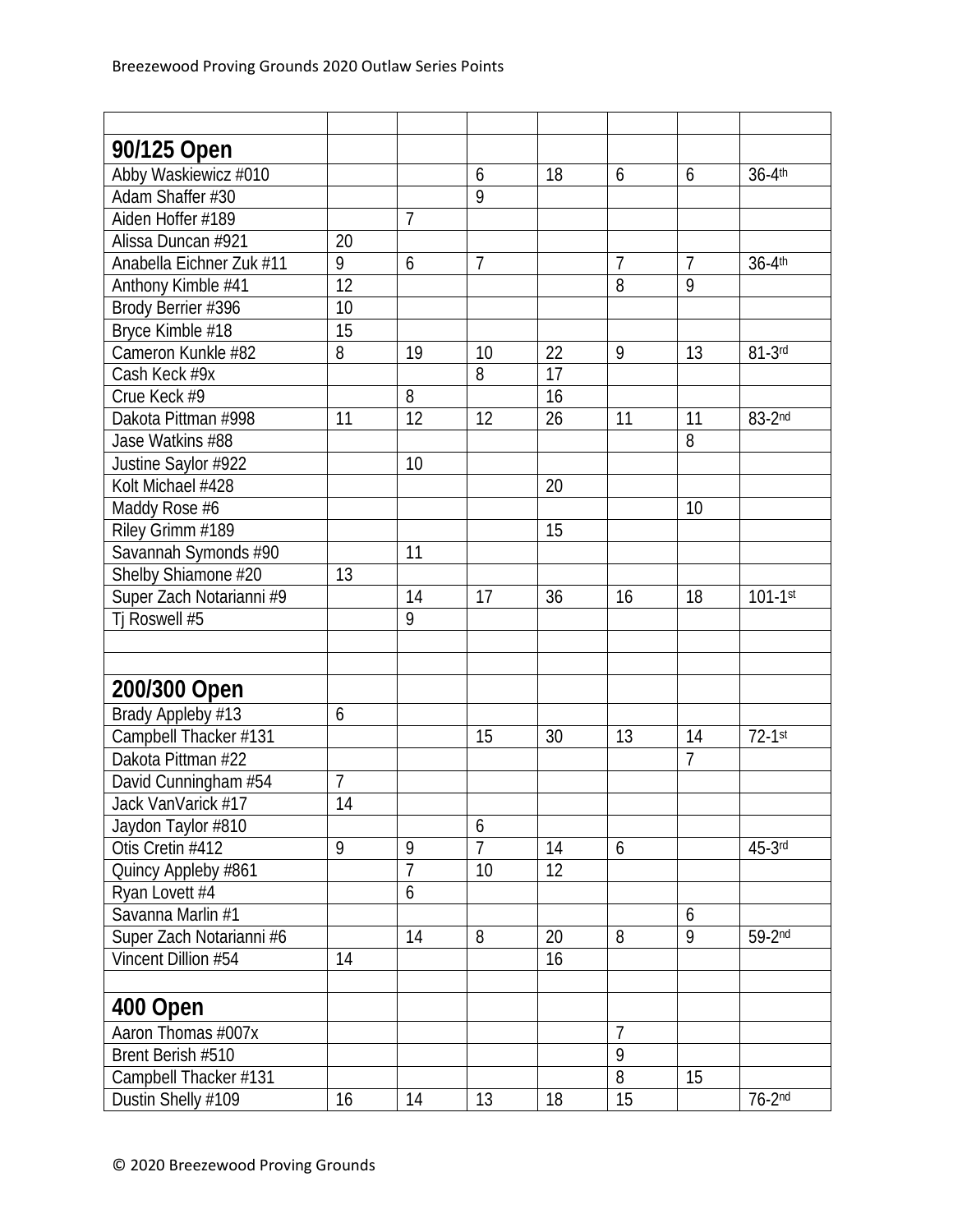| Jason Cameron #50     |           |                |                |           |                 | 8              |                      |
|-----------------------|-----------|----------------|----------------|-----------|-----------------|----------------|----------------------|
| Joey Miller #818      | 7         | 9              |                |           |                 |                |                      |
| Joshua Ciabatoni #08  |           |                |                |           |                 | 11             |                      |
| Kristopher Appleby#79 |           |                |                |           |                 | $\overline{7}$ |                      |
| Kurt Lecorchick #715  | 9         | 11             | 6              | 14        | 12              | 13             | $65-3$ rd            |
| Kyle Church #007      | 11        |                |                |           | 10              |                |                      |
| Mason Dorsey #77      |           |                |                | 12        |                 |                |                      |
| Mason Pingator #913   |           |                |                |           | 11              | 12             |                      |
| Matt Moschella #58    |           |                |                |           |                 | 9              |                      |
| Nicholas Luedtke #776 | 8         | 12             |                |           | 13              |                |                      |
| Richard Smith #89     |           |                |                |           |                 | 10             |                      |
| Ricky Green #9        | 6         |                |                |           |                 |                |                      |
| Robert Steel #20      |           | 10             |                |           |                 |                |                      |
| Ruston Renn #69       |           | $\overline{1}$ |                |           |                 |                |                      |
| Sean Ridgway #314     |           | 8              |                |           |                 |                |                      |
| Tyler Hershey #27H    |           | 6              |                |           |                 |                |                      |
| Tyler Notarianni #6   |           | 19             | 8              | 28        | 20              | 20             | $95 - 1$ st          |
|                       |           |                |                |           |                 |                |                      |
| <b>Open Beginner</b>  |           |                |                |           |                 |                |                      |
| Andrew Debord #340    |           | 13             | $24 - 1$ st    | $24-3$ rd | $15-3$ rd       | ---------      | $76-5$ th            |
| Andrew Williams #724  | $16-3$ rd | $14-3rd$       | 14             |           | 14              | 24             | 82-3rd               |
| Austin Long #21       |           |                |                | 19        | 6               |                |                      |
| Blake Shughart #48    | $18-2nd$  | $\overline{7}$ |                |           |                 |                |                      |
| Blake Viands #625x    |           |                |                |           | 14              | 16             |                      |
| Brandon Shughart #22x | 9         | 9              |                |           |                 |                |                      |
| Brett Ferry #728      |           |                |                |           | 14              |                |                      |
| Brycen Jones #29      |           |                |                |           | 8               | 10             |                      |
| Caleb Croson #304     | $23-1st$  |                |                |           |                 |                |                      |
| Campbell Thacker #131 |           |                | 8              | 20        | 11              | 14             | 53-12th              |
| Chad Lyons #708       |           | $14-3rc$       | 15             |           | 11              | 15             | 55-11th              |
| Chase Fetterman #82x  |           | 12             |                | 18        | 10              |                |                      |
| Cody Drace #345       |           |                |                |           | 6               |                |                      |
| Cody McCarty #322     | 12        | 11             | $\overline{7}$ |           |                 |                |                      |
| Cory Thornton #326    |           |                |                |           |                 | 16             |                      |
| Curtis Zuk #28        | 14        | 13             | $17-3rd$       |           | $\overline{13}$ | 14             | $71-6$ <sup>th</sup> |
| Dan Sexton #2         | 13        | 13             | $14-3rd$       | $30-2n$   | 11              | 20             | $101 - 1$ st         |
| Darrin Davis #118     |           |                |                | 38-1st    | $22-1$ st       |                |                      |
| David Gray #3         |           |                |                | 17        |                 |                |                      |
| Dillon Isenberg #314  | 11        | 10             |                |           | 10              |                |                      |
| Don Frechette #58     |           | 11             |                |           |                 |                |                      |
| Doug Sexton #23       | 15        | 12             | 12             | 21        | 12              | 8              | 80-4th               |
| Dustin Barnard #112   |           |                |                |           | 12              |                |                      |
| Dylan Harder #618     |           |                |                |           | 17              | 15             |                      |
| Felecha Dashem #118   |           |                | 13             |           | 10              |                |                      |
| Gage Boden #77        |           |                | 9              | 18        | 8               | 6              | 41-14th              |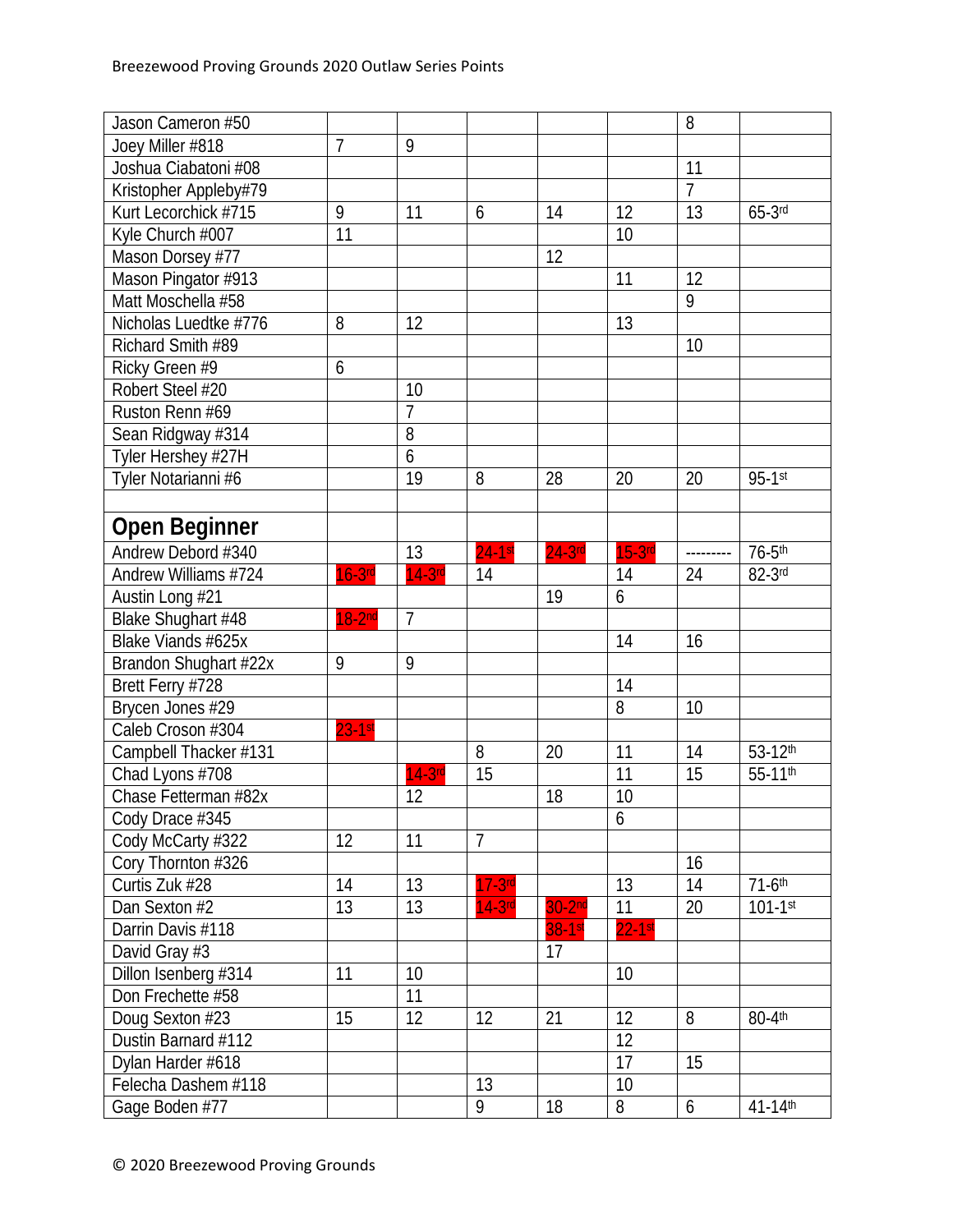| Garrett Snook #1        |                |           |           |            | $22 - 1$ st    | 17             |                        |
|-------------------------|----------------|-----------|-----------|------------|----------------|----------------|------------------------|
| Gunner Stillwagoner #29 |                |           | 11        |            |                |                |                        |
| Henry Arbustini #222    |                | $16-2nd$  |           |            |                |                |                        |
| Hunter Adams #x         |                |           | 12        | 20         | $15-3$ rd      | 12             | 59-10th                |
| Jack Bleich #141        |                |           |           |            | $17-2nd$       |                |                        |
| Jack VanVarick #17      | 14             |           |           |            |                |                |                        |
| Jacob Leland #67        |                | 11        | 13        | 19         | 9              | 9              | $61-9$ th              |
| Jake Englehart #910     | 10             |           | 9         | 17         |                | 13             | 49-13th                |
| Jake Miller #21         |                |           | 10        |            |                |                |                        |
| Jared O'Millian #969    | 11             | 9         | 11        |            | 9              |                | 40-15th                |
| Joey Miller #818        | $23-1$ st      | $21-1$ st | 10        | 22         | 13             | 10             | 99-2nd                 |
| John Shank #820         |                |           |           |            |                | 11             |                        |
| Jonathan Laub #418      |                | $16-2nd$  | $21-1$ st | $40-1$ st  |                |                |                        |
| Joshua Cox #52          |                | 8         |           |            |                |                |                        |
| Kenny Simmons #921      | $16-3$ rd      | $14-3$ rd | 8         | $26-3$ rd  |                |                | $64-8$ th              |
| Kyle Hardman #987       | $\overline{7}$ |           | $16-2nd$  |            |                |                |                        |
| Lucas Sneeringer #921   | 12             | 10        |           |            |                |                |                        |
| Max Bittinger #846      |                | $21-1$ st |           |            |                |                |                        |
| Merissa Hendricks #22H  |                | 10        |           |            |                |                |                        |
| Nate Shank #820         |                |           |           |            | $\overline{7}$ |                |                        |
| Nathan Nearhoff #715    |                |           |           |            | $\overline{8}$ | 11             |                        |
| Nathan Shank #625       | $18-2nd$       |           |           |            |                | 13             |                        |
| Nick Schiltknecht #69   |                |           | 16        | 22         | 12             | 17             | $67 - 7$ <sup>th</sup> |
| Owen Pogue #78          | 8              | 12        |           |            |                |                |                        |
| Rich Crowly #118        |                |           |           |            |                | 25             |                        |
| Ricky Campbell #82      |                | $16-2nd$  |           |            | $17-2nd$       | 19             |                        |
| Rusty Morder #920       |                | $21-1$ st |           |            |                | 18             |                        |
| Scott Wolfe #22         | 10             |           |           |            |                |                |                        |
| TJ Nickle #55           |                |           |           |            |                | 12             |                        |
| Todd Hull #78           |                |           |           |            | $22 - 1$ st    |                |                        |
| Tom Spencer #8          |                |           |           |            |                | $\overline{1}$ |                        |
| Travis Blanish #97      | 13             | 8         |           |            |                |                |                        |
| Travis Sheffler #26     |                |           |           |            | 9              |                |                        |
| Troy Lewis #19          |                |           |           | $28 - 2nd$ | $15-3$ rd      |                |                        |
| Vincent Dillion #54     |                |           |           | 16         |                |                |                        |
| Zac Lisbon #485         | 15             |           | $19-2nd$  | 24         | 13             |                |                        |
| Zachary Sanders #394    |                |           |           |            | $\overline{7}$ |                |                        |
|                         |                |           |           |            |                |                |                        |
|                         |                |           |           |            |                |                |                        |
| Open Intermediate       |                |           |           |            |                |                |                        |
| Andrew Beary #14        |                |           | 14        | 33         | 15             |                |                        |
| Andrew Debord #340      |                |           |           |            |                | 8              |                        |
| Andy Rook #31           | 10             | 18        | 20        | 34         | $\overline{7}$ | 18             | $107-3$ rd             |
| Anthony Fivek #216      |                |           |           |            |                | $\overline{7}$ |                        |
| Blake Umbaugh #23       | 22             |           |           |            |                |                |                        |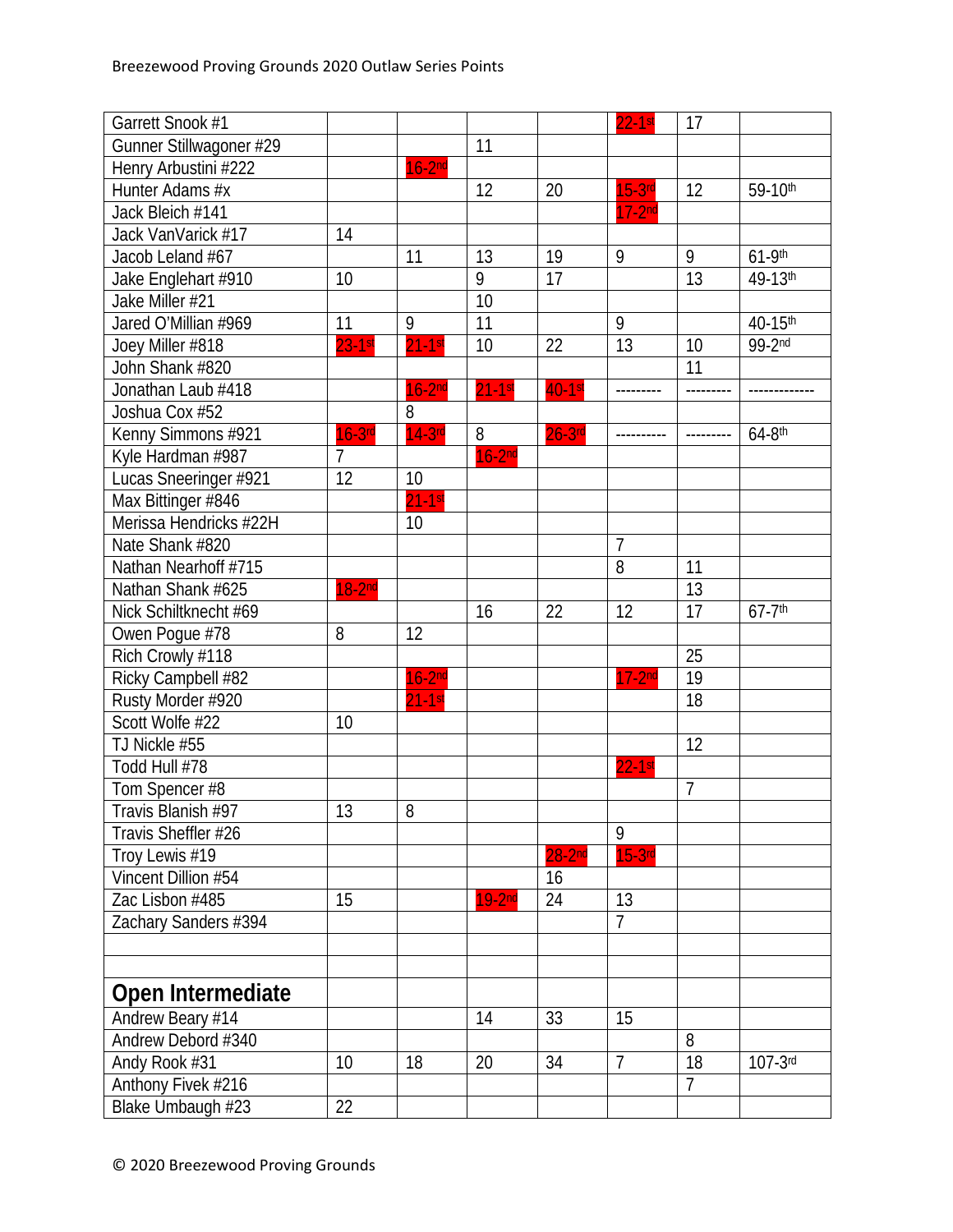| Braden Shiamone #02    | $\overline{1}$ |                 |    |    |                |                |              |
|------------------------|----------------|-----------------|----|----|----------------|----------------|--------------|
| Brendan Kuchinka #88   | 14             | 14              | 18 |    | 19             | 11             | 76-9th       |
| Caleb Croson #304      |                | 10              | 15 | 36 | 17             | 13             | $91 - 6$ th  |
| Cody Hall #47          | 13             |                 |    |    |                |                |              |
| Cole Wertz #21         | 15             | 9               | 12 | 42 | 26             | 26             | $130 - 1$ st |
| Collin Butts #823      | 12             |                 | 8  | 27 |                | 10             | 57-11th      |
| Dana Ketchem #193      | 6              |                 |    | 31 | 13             |                |              |
| Darren Heddings #3H    |                |                 |    |    |                | 15             |              |
| Dominic Chiocca #19    | 14             |                 |    |    |                |                |              |
| Dylan Aungst #151      | 15             |                 |    |    |                |                |              |
| Ethan Worden #794      |                |                 | 17 | 38 | 21             | 17             | 93-5th       |
| Gabe Lukasik #117      | 10             | 19              | 9  | 52 | 18             | 21             | 129-2nd      |
| Garrett Goulding #728  |                | 12              | 11 | 26 | 14             |                | 63-10th      |
| Holly Carroll #595     | 17             |                 | 10 |    | 11             | 14             | 52-12th      |
| Hunter Johnson #75     |                | 27              |    |    |                |                |              |
| Jagger Price #54       | 8              |                 |    |    |                |                |              |
| Jake Banai #920        | $\overline{9}$ |                 |    |    |                |                |              |
| Jaryd Griffie #919     | $\overline{7}$ | $\overline{22}$ | 25 | 25 | 8              | 9              | 96-4th       |
| Jeremy Krumanacker #98 |                | 16              |    |    |                |                |              |
| John Wiesheier #524    | 8              | $\overline{20}$ | 13 | 32 | 10             |                | 83-8th       |
| Jonathan Laub #418     |                |                 |    |    | $\overline{9}$ | 12             |              |
| Jordan Williard #10    |                | 17              |    | 29 |                |                |              |
| Kenny Simmons #921     |                |                 |    |    | 6              | 6              |              |
| Mike Ulrich #8         | 17             |                 |    |    |                |                |              |
| Mikel Weaber #581      | 12             |                 |    |    |                |                |              |
| Noah Marrone #22       | 11             |                 |    |    |                |                |              |
| PJ McBride #114        | 22             |                 |    |    |                |                |              |
| Taylor Smith #412      | 13             | 15              | 16 | 28 | 12             |                | 84-7th       |
| TJ Notarianni #4       |                | 13              |    |    |                |                |              |
| Todd Hull #78          |                |                 |    |    |                | 19             |              |
| Troy Lewis #19T        |                |                 |    |    |                | 16             |              |
| Tyler Notarianni #6    |                |                 |    | 30 | 16             |                |              |
| Tyler Young #95        | 9              |                 |    |    |                |                |              |
| Zack Davies #3         | 11             | 11              |    |    |                |                |              |
|                        |                |                 |    |    |                |                |              |
| <b>Open Advanced</b>   |                |                 |    |    |                |                |              |
| Andy Ehrenzeller #55   | 17             |                 |    |    |                |                |              |
| Brandon Hoag #26       | 19             |                 |    |    | 15             |                |              |
| Brett Pochet #225      | 13             | 11              | 12 | 26 | 8              | 18             | 88-1st       |
| Brock Jumper #112      |                | 14              |    |    |                |                |              |
| Christopher Tenney #21 | 9              | $\overline{1}$  | 6  | 18 | 10             | 6              | $56-5$ th    |
| DJ Bookwalter #89      |                | 9               |    |    |                |                |              |
| Dylan Tremellen #940   | 24             |                 |    | 40 |                |                |              |
| lan Tolbert #521       | 10             | 6               | 8  | 21 | 11             |                | $56-5$ th    |
| Jacob Ryan #75         | 16             | 10              | 10 | 17 | $\overline{1}$ | $\overline{7}$ | $67-4$ th    |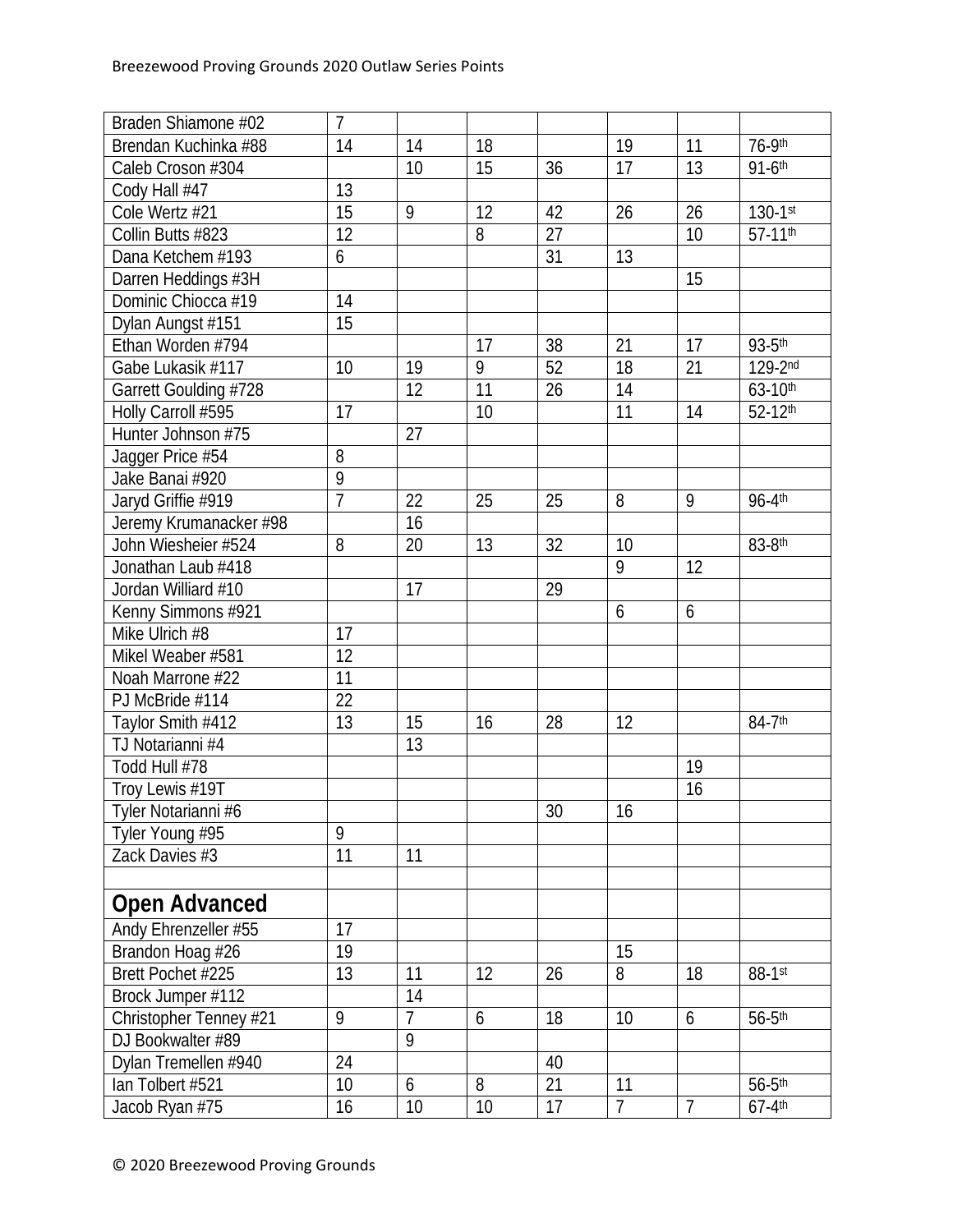| Justin Feight #297     | 14              |                 |                 |    |                |                |                      |
|------------------------|-----------------|-----------------|-----------------|----|----------------|----------------|----------------------|
| Kaden Gingras #003     | $\overline{11}$ |                 | 14              | 30 | 13             | 11             | $79-2nd$             |
| Larry Fischer #11      | 8               |                 |                 |    |                |                |                      |
| Mike Groff #218        |                 |                 |                 | 22 |                |                |                      |
| Tim Notarianni #32     |                 |                 | 9               | 24 | 6              | 8              | 47-6th               |
| TJ Notarianni #4       |                 |                 | $\overline{7}$  | 20 | 9              | 10             | 46-7th               |
| Trevor Bulger #4       |                 | 12              |                 |    |                |                |                      |
| Ty Gehman #113         |                 | 19              | 19              |    | 20             | 13             | $71-3rd$             |
| Tyler Marlin #24       | 12              | 8               | 11              | 19 | 12             | 9              | $71-3$ rd            |
| Wyatt Hoffman #99      | 15              |                 |                 |    |                |                |                      |
|                        |                 |                 |                 |    |                |                |                      |
| Women Open             |                 |                 |                 |    |                |                |                      |
| Ashley Tolbert #610    | 8               | $\overline{7}$  | 6               | 14 | 8              |                | 43-7th               |
| Destiny Boden #136     |                 | $\overline{12}$ | $\overline{7}$  |    |                |                |                      |
| Felecha Dashem ##118   | 10              | 10              | 8               | 18 | 10             | 8              | $64-5$ th            |
| Kaitlin Mallette #919  | 9               | 8               | $\overline{10}$ | 15 | $\overline{9}$ |                | $51-6$ th            |
| Maddie Hill #505       | 19              | 15              | 9               | 24 | 14             | 10             | $91-2nd$             |
| Makayla Underwood #43x |                 | 6               |                 |    |                |                |                      |
| Merissa Hendricks #22H | 11              | 11              | 11              | 16 | 11             | 9              | 69-4th               |
| Mickayla Wolfe #184    |                 |                 |                 |    | 6              |                |                      |
| Nevaeh Stahlman #115   |                 |                 |                 |    | $\overline{7}$ |                |                      |
| Sam Flack #762         | 12              | 9               |                 |    |                |                |                      |
| Shelby Cobrando #55    | 6               | 20              | 18              | 34 | 19             | 17             | $114 - 1$ st         |
| Tabby Krone #595       | 14              | 13              | 13              | 20 | 12             | 12             | $84-3$ rd            |
| Tristan Peppin #7      | $\overline{7}$  |                 |                 |    |                |                |                      |
|                        |                 |                 |                 |    |                |                |                      |
| Vet 30+ Open           |                 |                 |                 |    |                |                |                      |
| Adam Whary #512        | 25              | 15              | 22              | 36 | 20             | 19             | $137 - 1$ st         |
| Ashley Imler #6        |                 |                 |                 |    | 14             | 14             |                      |
| Benny Franks #22       | 13              |                 |                 |    |                |                |                      |
| Bill Haer #66          | $\overline{8}$  | 8               | 7               | 16 | 13             | 12             | $64-6$ <sup>th</sup> |
| Brendan Kuchinka #88   |                 |                 | 17              |    | 16             |                |                      |
| Christopher Tenney #21 | 14              | 14              | 15              | 26 | 17             | 17             | $103-2nd$            |
| Dana Ketchem #193      | 6               |                 |                 | 22 |                |                |                      |
| Daryl Rhine #45        | 18              | 11              | 11              | 17 | 8              | 13             | 78-4th               |
| Dave Keller #77        | 9               | $\overline{1}$  | 9               | 15 | 11             | 11             | $62-7$ <sup>th</sup> |
| DJ McBride #114        | 17              |                 |                 |    |                |                |                      |
| Dustin Shelly #109     | 16              | 13              | 13              | 20 | 15             | $\overline{7}$ | $84-3$ rd            |
| Howard Dashem #629     | $\overline{7}$  |                 | 6               |    | 10             | 9              | 32-9th               |
| James Marrone #76      | 10              | 10              |                 |    |                |                |                      |
| Jon Blemler #326       | 20              | 17              | 14              |    |                |                |                      |
| Josh Castaldo #587     | 11              | 9               | 10              | 18 |                |                | 48-8th               |
| Josh Diehl #22x        |                 |                 |                 |    | 25             | 16             |                      |
| Justin Feight #297     |                 | 22              |                 |    |                |                |                      |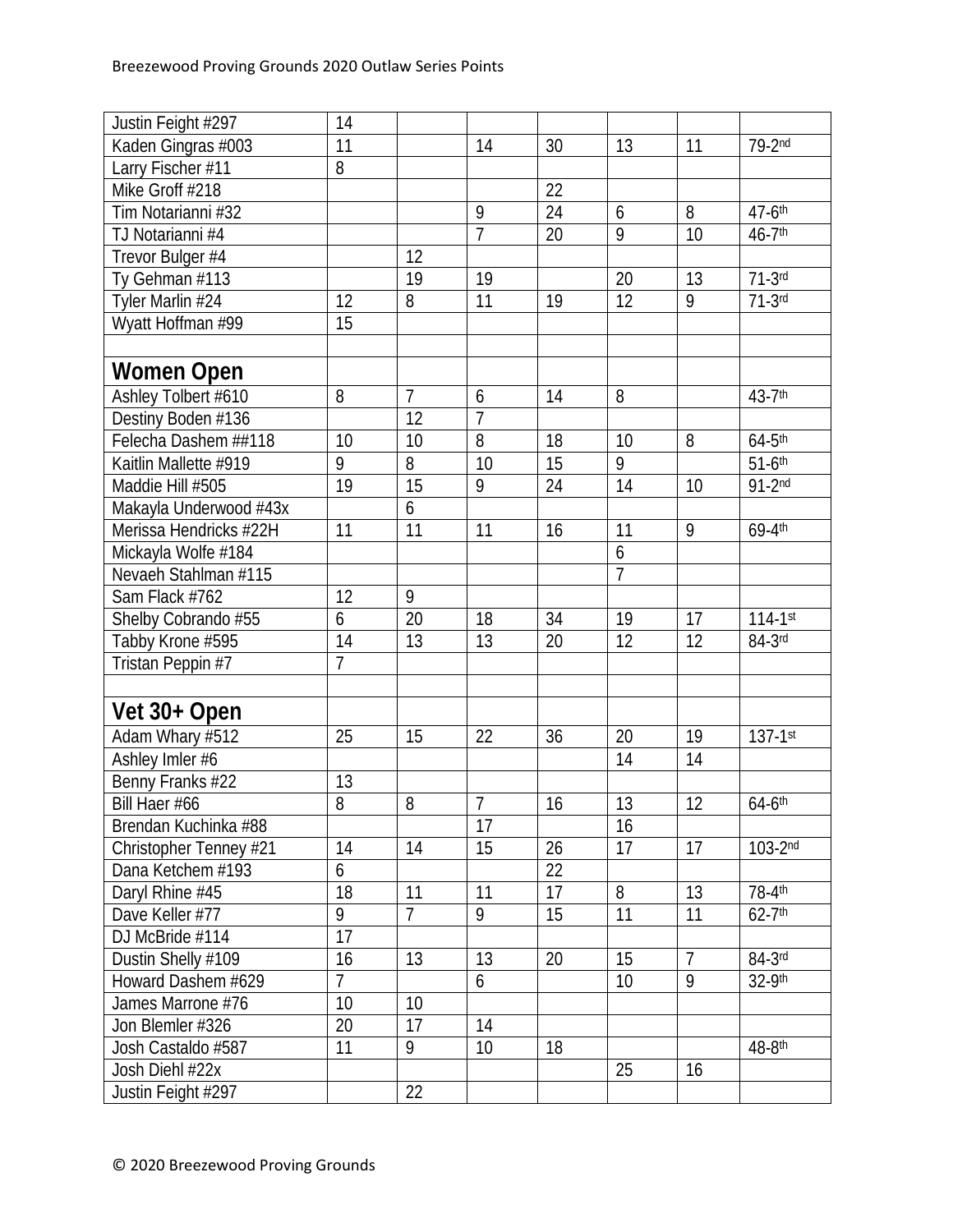| Kyle Denkovich #184   | 15                           | 12               | 12               |                  | 18              | 15 | 72-5th |
|-----------------------|------------------------------|------------------|------------------|------------------|-----------------|----|--------|
| Larry Lower #55       |                              |                  |                  |                  |                 | 10 |        |
| Michelle Jenkins #5   |                              |                  |                  |                  |                 | 24 |        |
| Nicholas Turterr #152 | 12                           |                  |                  |                  |                 |    |        |
| Scott Wolfe #22       |                              |                  |                  |                  | 9               |    |        |
| Tom Spencer #8        |                              |                  | 8                |                  | $\overline{12}$ |    |        |
|                       |                              |                  |                  |                  |                 |    |        |
| <b>Open Trophy</b>    |                              |                  |                  |                  |                 |    |        |
| Ashley Imler #6       |                              | 5 <sup>th</sup>  |                  |                  |                 |    |        |
| Blake Umbaugh #23     | 16 <sup>th</sup>             |                  |                  |                  |                 |    |        |
| Braden Shaimone #02   | 1 <sup>st</sup>              |                  |                  |                  |                 |    |        |
| Chucky Hropovich #00  |                              |                  | 8 <sup>th</sup>  |                  |                 |    |        |
| Cole Wertz #21        |                              |                  |                  | 5 <sup>th</sup>  |                 |    |        |
| Collin Butts #823     | 11 <sup>th</sup>             |                  |                  |                  |                 |    |        |
| DJ Bookwalter #89     | 8 <sup>th</sup>              |                  |                  |                  |                 |    |        |
| Domenic Chiocca #19   | 3 <sub>rd</sub>              |                  |                  |                  |                 |    |        |
| Dylan Aungst #151     | 4 <sup>th</sup>              |                  |                  |                  |                 |    |        |
| Gabe Lukasik #117     |                              |                  | <b>9th</b>       |                  |                 |    |        |
| Hunter Johnson #75    |                              |                  |                  |                  | 8 <sup>th</sup> |    |        |
| lan Tolbert #521      | 2 <sub>nd</sub>              | 2 <sub>nd</sub>  | 2 <sub>nd</sub>  | 1 <sup>st</sup>  | 2 <sub>nd</sub> |    |        |
| Jagger Price #54      | 10 <sup>th</sup>             |                  |                  |                  |                 |    |        |
| Jake Banai #920       | $\overline{5}$ <sup>th</sup> |                  |                  |                  |                 |    |        |
| Jaryd Griffie #919    | <b>9th</b>                   | 8 <sup>th</sup>  | 4 <sup>th</sup>  | 8 <sup>th</sup>  | <b>9th</b>      |    |        |
| Jonathan Laub #920    | 14 <sup>th</sup>             |                  |                  |                  |                 |    |        |
| Jordan Williard #10   |                              | 3 <sub>rd</sub>  |                  | 6 <sup>th</sup>  |                 |    |        |
| Josh Castaldo #587    |                              |                  | 6 <sup>th</sup>  | <b>9th</b>       |                 |    |        |
| Joshua Cox #52        |                              | 11 <sup>th</sup> |                  |                  |                 |    |        |
| Madison Lukasik #8    |                              | <b>9th</b>       | 7 <sup>th</sup>  | 10 <sup>th</sup> |                 |    |        |
| Max Bittinger #846    |                              | 6 <sup>th</sup>  |                  |                  |                 |    |        |
| Mike Ulrich #8        | 6 <sup>th</sup>              |                  |                  |                  |                 |    |        |
| Ricky Campbell #82    |                              | 7 <sup>th</sup>  |                  |                  | 7 <sup>th</sup> |    |        |
| Taylor Smith #910     |                              |                  | 5 <sup>th</sup>  | 11 <sup>th</sup> | 5 <sup>th</sup> |    |        |
| Tim Notarianni #888   |                              | 4 <sup>th</sup>  | 3 <sub>rd</sub>  | 3 <sub>rd</sub>  | 1 <sup>st</sup> |    |        |
| TJ Notarianni #4      |                              |                  | 1 <sup>st</sup>  | 2 <sub>nd</sub>  | 6 <sup>th</sup> |    |        |
| Travis Blanish #97    | 15 <sup>th</sup>             | 10 <sup>th</sup> |                  |                  |                 |    |        |
| Troy Lewis #19        |                              |                  |                  | 7 <sup>th</sup>  | 4 <sup>th</sup> |    |        |
| Tyler Marlin #24      | 7 <sup>th</sup>              | 1 <sup>st</sup>  | 10 <sup>th</sup> | 4 <sup>th</sup>  | 3 <sub>rd</sub> |    |        |
| Tyler Young #95       | 12 <sup>th</sup>             |                  |                  |                  |                 |    |        |
|                       |                              |                  |                  |                  |                 |    |        |
|                       |                              |                  |                  |                  |                 |    |        |
|                       |                              |                  |                  |                  |                 |    |        |
| <b>TRIKES</b>         |                              |                  |                  |                  |                 |    |        |
|                       |                              |                  |                  |                  |                 |    |        |
| Open 2 Stroke         |                              |                  |                  |                  |                 |    |        |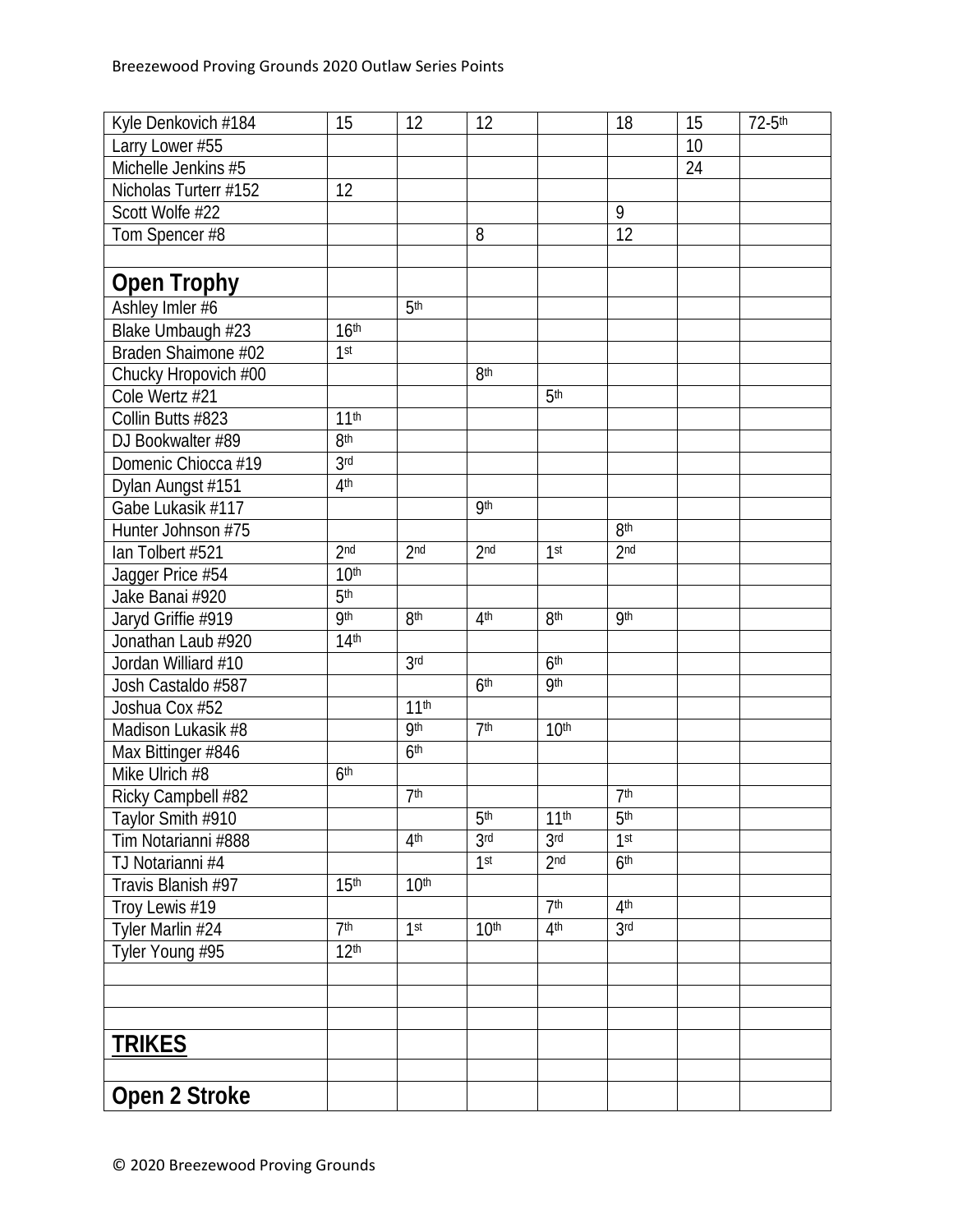| Dalton Gish #444       | 17             | 9              | 8               | 8              | $34-2nd$               |
|------------------------|----------------|----------------|-----------------|----------------|------------------------|
| Daryl Davis #287       | 6              |                |                 |                |                        |
| Dave Swinger #520      | 13             |                | $\overline{7}$  | 9              | $29 - 5$ th            |
| David Swinger #415     | 11             | $\overline{7}$ | 10              | 12             | $33-3$ rd              |
| David W Wolfe #77      | 9              |                |                 |                |                        |
| John Souto #316        | 15             | 8              | 9               | $\overline{1}$ | 32-4th                 |
| Landon Arnold #112     | 10             |                |                 |                |                        |
| Larry Fischer 311      | $\overline{7}$ |                |                 |                |                        |
| Ray Eldridge #747      |                |                | 6               |                |                        |
| Sam Harkabusic #7      |                | 11             | 12              | 10             | $33-3$ rd              |
| Shane Hunt #12         | 14             |                |                 |                |                        |
| Shawn Fearick #313     | 8              |                |                 |                |                        |
| Wyatt Watson #69       | 12             | 6              |                 |                |                        |
| Zac Howard #249        | 22             | 16             | 17              | 17             | $56-1$ st              |
|                        |                |                |                 |                |                        |
| Open 4 Stroke          |                |                |                 |                |                        |
| Ashley Imler #6        |                | 10             | 15              | 16             | $41-2nd$               |
| Bryan Ditch #97        | 12             | 11             |                 | $\overline{7}$ | $30-5$ th              |
| Dave Swinger #528      |                |                |                 | 14             |                        |
| Isaiah Marker #12      | 11             |                |                 |                |                        |
| John Souto #316        |                | 6              |                 | 13             |                        |
| Lee Marker #5          | 19             | 14             |                 |                |                        |
| Matthew Stockheim #349 |                |                | $\overline{7}$  | 6              |                        |
| Nathan Mellon #36      | 7              | 8              | 9               | 12             | 29-6th                 |
| Pete Galenti #10       |                |                | 10              | 11             |                        |
| Ruston Renn #69        | 9              | 12             | 13              | 8              | $34-3$ rd              |
| Sam Flack #762         | 8              |                |                 |                |                        |
| Sean Ridgway #314      | 14             | 19             | 20              | 21             | $60-1$ st              |
| Steven Jacoby #17x     | 6              |                | $\overline{8}$  |                |                        |
| Tyler Hershey #27H     |                | $\overline{1}$ | 11              | 9              | $27 - 7$ <sup>th</sup> |
| Wyatt Watson #69       | 10             | $\overline{9}$ | $\overline{12}$ | 10             | $32 - 4$ <sup>th</sup> |
|                        |                |                |                 |                |                        |
| Up to 200 4 Stroke     |                |                |                 |                |                        |
| Brooks Hale #210       | 9              | 10             | 8               | 10             | 29-5th                 |
| Bryan Ditch #97        | 20             | 19             | 10              | 9              | 49-2nd                 |
| Dakota Cann #713       |                |                | 9               |                |                        |
| Ed Steinmann #55       | $\overline{7}$ |                | $\overline{7}$  | $\overline{7}$ | $21-6$ <sup>th</sup>   |
| Isaiah Marker #12x     | 13             |                |                 |                |                        |
| John Souto #316        | 8              |                | 11              | 14             | $33 - 4$ th            |
| Matthew Stockheim #349 |                |                | 6               | 6              |                        |
| Max Mortellite #621    |                | 11             |                 |                |                        |
| Ray Eldridge #747      |                | 12             | 12              | 12             | $36-3$ rd              |
| Shane Hunt #12         | 15             |                |                 |                |                        |
| Tom Fox #68            |                |                | 14              | 8              |                        |